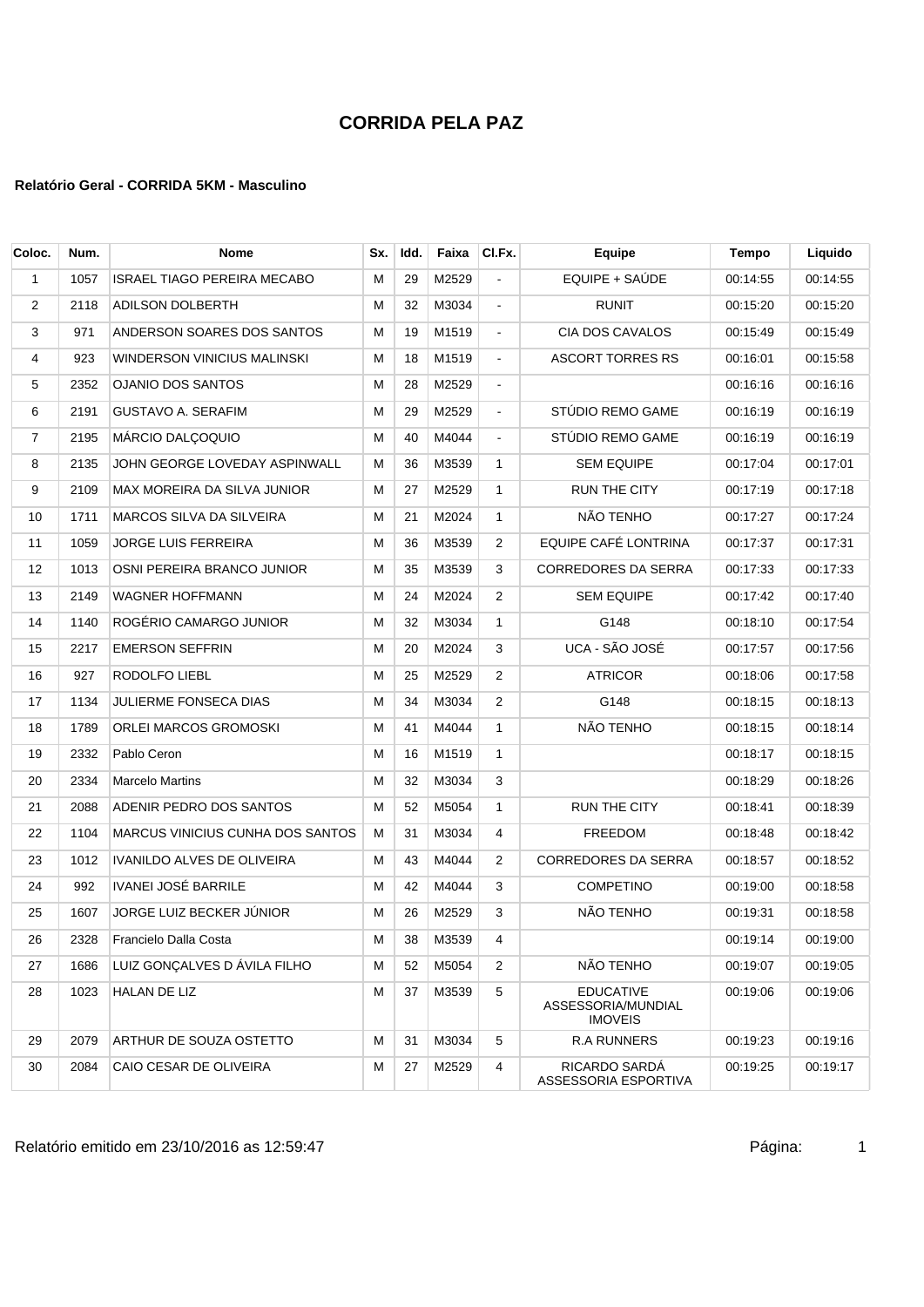| Coloc. | Num. | <b>Nome</b>                            | Sx. | Idd.     | Faixa | CI.Fx.         | <b>Equipe</b>                              | Tempo    | Liquido  |
|--------|------|----------------------------------------|-----|----------|-------|----------------|--------------------------------------------|----------|----------|
| 31     | 930  | SÉRGIORICARDO JAYME                    | м   | 49       | M4549 | $\mathbf{1}$   | <b>AVULSO</b>                              | 00:19:20 | 00:19:18 |
| 32     | 1015 | JOÃO MARCIO GOMES                      | м   | 36       | M3539 | 6              | CORRENDO DO<br>SEDENTARISMO                | 00:19:24 | 00:19:22 |
| 33     | 1145 | CAIO JORGE DE QUEIROZ                  | М   | 34       | M3034 | 6              | <b>GAMONS</b>                              | 00:19:22 | 00:19:22 |
| 34     | 1252 | <b>HARIEL PETRY PITZ</b>               | м   | 31       | M3034 | 7              | MTB SÁBADO                                 | 00:19:46 | 00:19:26 |
| 35     | 1524 | <b>FRANCISCO JEFERSON SILVA FELIPE</b> | м   | 20       | M2024 | 4              | NÃO TENHO                                  | 00:23:05 | 00:19:32 |
| 36     | 2080 | DIEGO RAUTA KUNRATH                    | м   | 30       | M3034 | 8              | <b>RAUTA</b>                               | 00:21:21 | 00:19:33 |
| 37     | 2240 | KLEITON RODRIGO TESSER                 | М   | 35       | M3539 | $\overline{7}$ | VICE&VERSA                                 | 00:20:24 | 00:19:34 |
| 38     | 986  | VLADEMIR ALMEIDA                       | м   | 38       | M3539 | 8              | <b>CLUBE DE CORRIDA</b><br><b>FORMACCO</b> | 00:19:41 | 00:19:39 |
| 39     | 942  | ANDRÉ LUIZ DE OLIVEIRA DIAZ            | M   | 34       | M3034 | 9              | CAIXA                                      | 00:21:15 | 00:19:50 |
| 40     | 2131 | <b>FABIO COELHO</b>                    | м   | 34       | M3034 | 10             | <b>SEM EQUIPE</b>                          | 00:19:54 | 00:19:50 |
| 41     | 1649 | LENON DA SILVA CAMPONOGARA             | м   | 26       | M2529 | 5              | NÃO TENHO                                  | 00:19:56 | 00:19:53 |
| 42     | 2192 | <b>JOÃO MARTINS</b>                    | М   | 62       | M6064 | $\mathbf{1}$   | STÚDIO REMO GAME                           | 00:20:45 | 00:19:53 |
| 43     | 1468 | ERICK CÂNDIDO DA SILVA                 | М   | 28       | M2529 | 6              | NÃO TENHO                                  | 00:20:17 | 00:19:56 |
| 44     | 129  | ANSELMO KINCZESKI DAURA                | М   | 45       | M4549 | 2              | ENGIE BRASIL ENERGIA SA                    | 00:20:16 | 00:19:58 |
| 45     | 1040 | JONAS MARCIEL FERMINO (CJL)            | м   | 32       | M3034 | 11             | ENGIE BRASIL ENERGIA SA                    | 00:20:08 | 00:20:01 |
| 46     | 1131 | JOÃO BATISTA LOPES                     | М   | 42       | M4044 | 4              | G148                                       | 00:20:07 | 00:20:03 |
| 47     | 1208 | ANDRÉS PAUL SARMIENTO                  | м   | 27       | M2529 | $\overline{7}$ | <b>MACH TEAM</b>                           | 00:20:09 | 00:20:09 |
| 48     | 1132 | <b>JOEL SOARES</b>                     | М   | 38       | M3539 | 9              | G148                                       | 00:20:13 | 00:20:10 |
| 49     | 1047 | <b>Alexandre Martines</b>              | м   | 30       | M3034 | 12             | ENGIE BRASIL ENERGIA SA                    | 00:20:18 | 00:20:12 |
| 50     | 1438 | EDERSON DA SILVEIRA MOISES             | М   | $\Omega$ | M0014 | $\mathbf{1}$   | NÃO TENHO                                  | 00:20:22 | 00:20:18 |
| 51     | 1265 | <b>ADENILSON RODRIGUES</b>             | м   | 42       | M4044 | 5              | NÃO TENHO                                  | 00:25:19 | 00:20:25 |
| 52     | 1469 | ERNANI LUIZ BELUSKI                    | м   | 52       | M5054 | 3              | NÃO TENHO                                  | 00:20:28 | 00:20:25 |
| 53     | 2057 | DOUGLAS FERREIRA DE CAMPOS             | м   | 26       | M2529 | 8              | POLÍCIA MILITAR                            | 00:20:59 | 00:20:28 |
| 54     | 2024 | THIAGO JOSÉ DA SILVA                   | м   | 31       | M3034 | 13             | <b>NEWPACE</b>                             | 00:20:39 | 00:20:30 |
| 55     | 1420 | <b>DEISON DANIELI</b>                  | м   | 40       | M4044 | 6              | NÃO TENHO                                  | 00:21:08 | 00:20:31 |
| 56     | 996  | LEONARDO SOSA DOS SANTOS               | м   | 39       | M3539 | 10             | <b>COPICENTERRUN</b>                       | 00:20:41 | 00:20:36 |
| 57     | 2254 | <b>GUSTAVO PASINATTO MIRANDOLI</b>     | M   | 29       | M2529 | 9              | <b>VIVABEM</b>                             | 00:20:46 | 00:20:36 |
| 58     | 2196 | NATAN A. WANROSKI                      | м   | 15       | M1519 | 2              | STÚDIO REMO GAME                           | 00:20:39 | 00:20:39 |
| 59     | 2258 | <b>BRUNO DE ALMEIDA</b>                | M   | 32       | M3034 | 14             | YBYTU - GRUPO DE CORRIDA                   | 00:21:52 | 00:20:40 |
| 60     | 1566 | HERLON SCHVEITZER TRISTÃO              | м   | 40       | M4044 | $\overline{7}$ | NÃO TENHO                                  | 00:20:46 | 00:20:41 |
| 61     | 1174 | CARLOS ROBERTO DE SOUZA                | M   | 31       | M3034 | 15             | <b>IMPERATRIZ RUNNING</b>                  | 00:20:42 | 00:20:42 |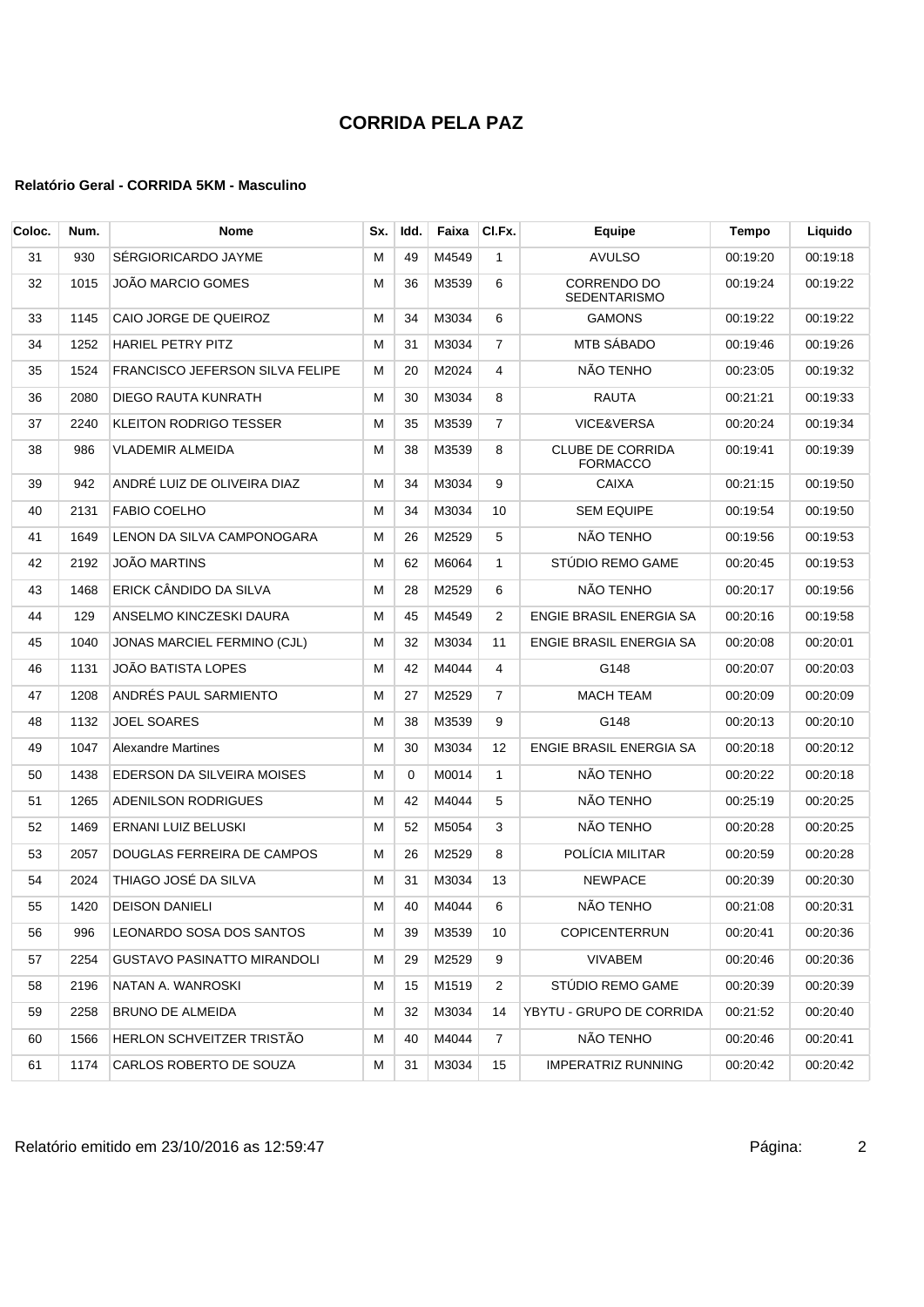| Coloc. | Num. | Nome                                          | Sx. | Idd. | Faixa | CI.Fx.         | Equipe                             | <b>Tempo</b> | Liquido  |
|--------|------|-----------------------------------------------|-----|------|-------|----------------|------------------------------------|--------------|----------|
| 62     | 1041 | JUAREZ GROSSL GARCIA                          | М   | 29   | M2529 | 10             | ENGIE BRASIL ENERGIA SA            | 00:20:53     | 00:20:46 |
| 63     | 1582 | JAMES PETER ABREU                             | м   | 48   | M4549 | 3              | NÃO TENHO                          | 00:20:59     | 00:20:47 |
| 64     | 1409 | DANIMAR JUNIOR DA SILVA VARGAS                | м   | 19   | M1519 | 3              | NÃO TENHO                          | 00:20:51     | 00:20:51 |
| 65     | 1121 | SANDRO ALCEBÍADES ALVES                       | М   | 40   | M4044 | 8              | <b>FREEDOM</b>                     | 00:21:15     | 00:20:56 |
| 66     | 990  | <b>ROBSON DUARTE</b>                          | М   | 45   | M4549 | 4              | <b>COMPANHIA DA CORRIDA</b>        | 00:21:05     | 00:20:57 |
| 67     | 1962 | WAGNER MAURI MACHADO CANDIAGO                 | М   | 25   | M2529 | 11             | NÃO TENHO                          | 00:20:58     | 00:20:58 |
| 68     | 2351 | REGIS GONÇALVES                               | м   | 42   | M4044 | 9              |                                    | 00:21:10     | 00:21:00 |
| 69     | 1095 | EVANDRO ADRIANO ROESE                         | М   | 35   | M3539 | 11             | <b>FREEDOM</b>                     | 00:21:22     | 00:21:01 |
| 70     | 1277 | AFONSO GENTIL RAMOS FILHO                     | м   | 27   | M2529 | 12             | NÃO TENHO                          | 00:21:02     | 00:21:02 |
| 71     | 1161 | LAURINO SILVA DOS SANTOS FILHO                | м   | 41   | M4044 | 10             | GERAÇÃO SAÚDE RUNNERS              | 00:21:06     | 00:21:06 |
| 72     | 873  | GILBERTO FRANCISCO DOS SANTOS                 | М   | 41   | M4044 | 11             | Olha Elas Brasil                   | 00:23:17     | 00:21:09 |
| 73     | 1138 | RENATO CÂNDIDO DA SILVA                       | М   | 33   | M3034 | 16             | G148                               | 00:21:15     | 00:21:10 |
| 74     | 1077 | RAPHAEL DE SOUZA                              | М   | 33   | M3034 | 17             | FERNANDA PERSONAL                  | 00:21:17     | 00:21:17 |
| 75     | 1615 | JOSUÉ DA SILVA                                | М   | 28   | M2529 | 13             | NÃO TENHO                          | 00:23:23     | 00:21:22 |
| 76     | 1241 | <b>LUCAS MANDIRA</b>                          | М   | 43   | M4044 | 12             | MOVE WAY                           | 00:21:28     | 00:21:23 |
| 77     | 1175 | FERNANDO BRAULIO GOULART                      | М   | 32   | M3034 | 18             | <b>IMPERATRIZ RUNNING</b>          | 00:21:36     | 00:21:24 |
| 78     | 1128 | DANIEL DE LIMA                                | М   | 37   | M3539 | 12             | G148                               | 00:21:45     | 00:21:25 |
| 79     | 1791 | OSVALDIR MOREIRA JÚNIOR                       | М   | 24   | M2024 | 5              | NÃO TENHO                          | 00:21:53     | 00:21:29 |
| 80     | 2159 | EDUARDO ALEXANDRE DOS SANTOS                  | м   | 30   | M3034 | $\blacksquare$ | <b>SEXTO SENTIDO</b>               | 00:21:31     | 00:21:31 |
| 81     | 2166 | MARCO ANTONIO BASTOS LAURINDO                 | М   | 54   | M5054 | $\blacksquare$ | <b>SEXTO SENTIDO</b>               | 00:21:31     | 00:21:31 |
| 82     | 2160 | FERNANDO FERREIRA ORTIS                       | м   | 35   | M3539 | $\blacksquare$ | <b>SEXTO SENTIDO</b>               | 00:21:35     | 00:21:35 |
| 83     | 1011 | ADERALDO RAMOS DO NASCIMENTO                  | М   | 52   | M5054 | 4              | CORREBLOC                          | 00:21:41     | 00:21:36 |
| 84     | 1205 | EDUARDO TOSHIKAZU HANADA                      | М   | 46   | M4549 | 5              | LOUCOS POR CORRIDAS                | 00:21:54     | 00:21:37 |
| 85     | 912  | ANTONIO CARLOS DOS SANTOS SOUZA               | м   | 61   | M6064 | 2              | <b>ACORBI</b>                      | 00:22:10     | 00:21:38 |
| 86     | 931  | <b>VALMOR PIMENTEL</b>                        | М   | 36   | M3539 | 13             | <b>AVULSO</b>                      | 00:21:52     | 00:21:39 |
| 87     | 1999 | CLAUDIO ANDRÉ DE OLIVEIRA                     | M   | 37   | M3539 | 14             | <b>NEWPACE</b>                     | 00:22:23     | 00:21:43 |
| 88     | 1061 | ANTONIO MARCOS DE SOUZA                       | м   | 36   | M3539 | 15             | EQUIPE MAIS SAÚDE                  | 00:21:48     | 00:21:46 |
| 89     | 2218 | RODRIGO MACHADO                               | м   | 38   | M3539 | 16             | UNICRED RUNNERS                    | 00:22:03     | 00:21:46 |
| 90     | 1119 | SAMIRO JUNIOR DA CONCEIÇÃO<br><b>SCHIMITT</b> | М   | 24   | M2024 | 6              | <b>FREEDOM</b>                     | 00:22:57     | 00:21:47 |
| 91     | 1971 | WILLIAN BERTONI SAMPAIO JUSTINO               | м   | 31   | M3034 | 19             | NÃO TENHO                          | 00:22:54     | 00:21:50 |
| 92     | 2177 | LUCIANO HAMILTON DE AQUINO                    | M   | 0    | M0014 | 2              | SOMOS LOUCAS POR<br><b>CORRIDA</b> | 00:22:25     | 00:21:51 |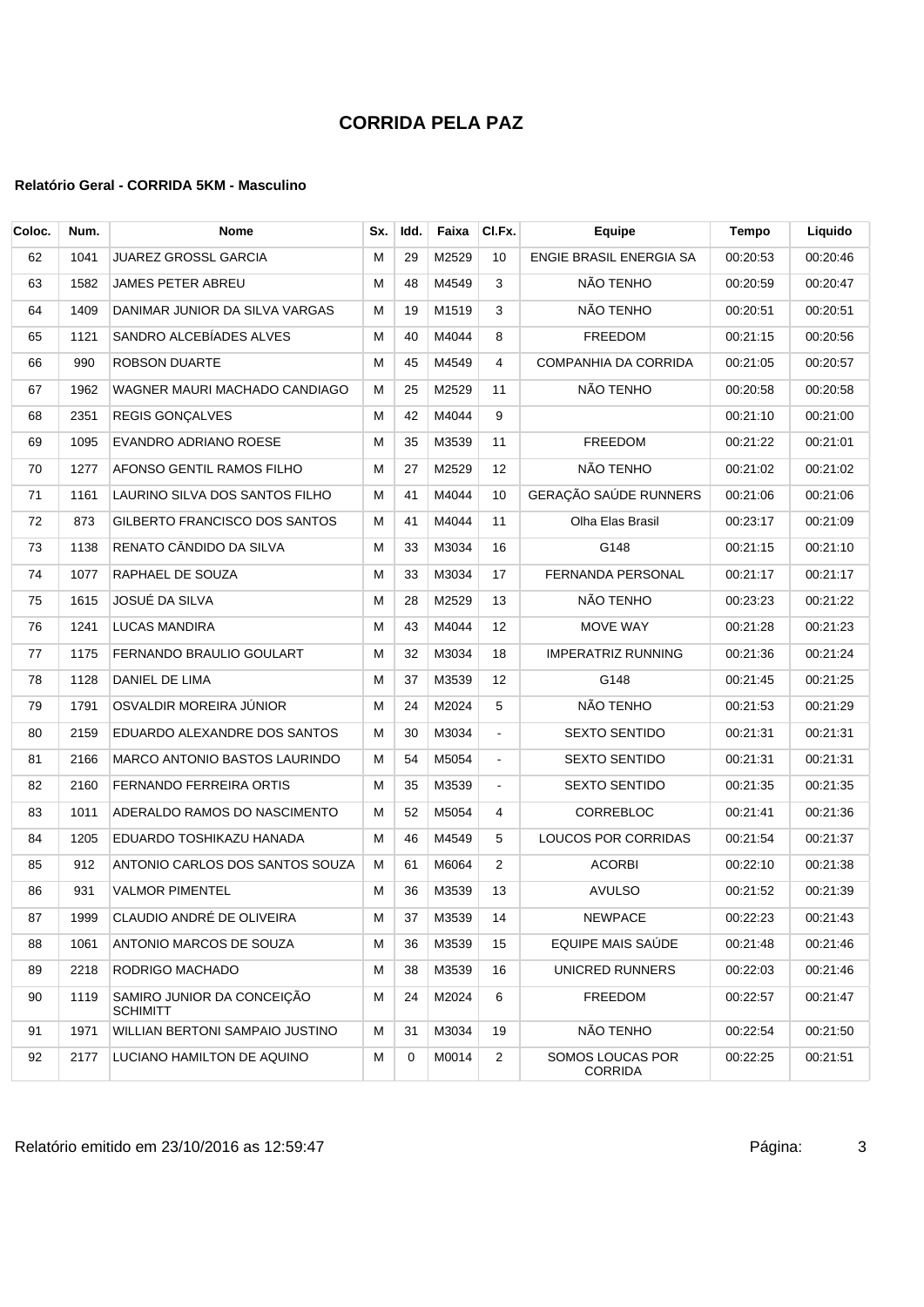| Coloc. | Num. | Nome                                      | Sx. | Idd. | Faixa | CI.Fx. | Equipe                   | Tempo    | Liquido  |
|--------|------|-------------------------------------------|-----|------|-------|--------|--------------------------|----------|----------|
| 93     | 2346 | <b>FLAVIO DE MARCO GARCIA</b>             | М   | 44   | M4044 | 13     |                          | 00:22:34 | 00:21:51 |
| 94     | 1096 | <b>FABRICIO TANIGAWA</b>                  | М   | 42   | M4044 | 14     | <b>FREEDOM</b>           | 00:22:16 | 00:21:53 |
| 95     | 2239 | EDSON DE SOUZA                            | М   | 35   | M3539 | 17     | VASS                     | 00:22:33 | 00:21:53 |
| 96     | 1181 | JEAN CARLOS MOELLER                       | M   | 43   | M4044 | 15     | JJM                      | 00:21:57 | 00:21:54 |
| 97     | 859  | <b>CRISTIANO DURSKI</b>                   | М   | 35   | M3539 | 18     |                          | 00:22:48 | 00:21:55 |
| 98     | 1074 | JOSÉ RENATO FERNANDES                     | М   | 62   | M6064 | 3      | <b>FAMILIA FERNANDES</b> | 00:25:19 | 00:21:55 |
| 99     | 1052 | RONAN GONCALVES (PROF. CAF CJL)           | м   | 30   | M3034 | 20     | ENGIE BRASIL ENERGIA SA  | 00:25:03 | 00:21:57 |
| 100    | 2076 | THIAGO LUIZ SCHMITZ                       | М   | 26   | M2529 | 14     | QUALIREDE                | 00:22:42 | 00:21:57 |
| 101    | 1093 | DANIEL DOUGLAS GONÇALVES DO<br>NASCIMENTO | M   | 51   | M5054 | 5      | <b>FREEDOM</b>           | 00:23:19 | 00:21:58 |
| 102    | 962  | THIAGO BARBOSA DA SILVA                   | M   | 32   | M3034 | 21     | <b>CAIXA</b>             | 00:24:44 | 00:22:00 |
| 103    | 1804 | PEDRO PAULO COSTA                         | М   | 44   | M4044 | 16     | NÃO TENHO                | 00:22:12 | 00:22:06 |
| 104    | 1026 | JOÃO GABRIEL JOHN                         | М   | 26   | M2529 | 15     | <b>EMAÚS</b>             | 00:23:23 | 00:22:07 |
| 105    | 1430 | DOMINGOS FERREIRA DA SILVA JUNIOR         | М   | 29   | M2529 | 16     | NÃO TENHO                | 00:23:36 | 00:22:08 |
| 106    | 1931 | TIAGO MIGUEL DA SILVA                     | М   | 28   | M2529 | 17     | NÃO TENHO                | 00:24:01 | 00:22:14 |
| 107    | 1551 | <b>GRAZIÂNI CANDIOTTO</b>                 | M   | 27   | M2529 | 18     | NÃO TENHO                | 00:22:58 | 00:22:15 |
| 108    | 1597 | JOAO FELIPE BARCELLOS                     | M   | 25   | M2529 | 19     | NÃO TENHO                | 00:22:20 | 00:22:15 |
| 109    | 1699 | MARCELO MANOEL FERREIRA                   | М   | 43   | M4044 | 17     | NÃO TENHO                | 00:23:47 | 00:22:19 |
| 110    | 1541 | <b>GEOVANIR MATIAS</b>                    | М   | 25   | M2529 | 20     | NÃO TENHO                | 00:25:03 | 00:22:21 |
| 111    | 1955 | VINÍCIUS SILVEIRA OLIVEIRA                | M   | 27   | M2529 | 21     | NÃO TENHO                | 00:24:46 | 00:22:21 |
| 112    | 1787 | NIVALDO JOAQUIM                           | М   | 46   | M4549 | 6      | NÃO TENHO                | 00:23:14 | 00:22:22 |
| 113    | 1851 | RODRIGO FERNANDES CORREA                  | M   | 38   | M3539 | 19     | NÃO TENHO                | 00:24:07 | 00:22:23 |
| 114    | 2045 | FÁBIO OSNI BRIXI                          | M   | 25   | M2529 | 22     | PM SC                    | 00:24:46 | 00:22:28 |
| 115    | 1841 | RICARDO MULLER FILHO                      | М   | 26   | M2529 | 23     | NÃO TENHO                | 00:24:04 | 00:22:30 |
| 116    | 1158 | <b>GENTIL RAMOS JUNIOR</b>                | М   | 35   | M3539 | 20     | <b>GERAÇAO SAUDE</b>     | 00:22:37 | 00:22:31 |
| 117    | 1928 | THIAGO TORRES SCHLEMPER                   | М   | 27   | M2529 | 24     | NÃO TENHO                | 00:23:33 | 00:22:31 |
| 118    | 1532 | <b>GABRIEL SILVA SANTANA</b>              | м   | 30   | M3034 | 22     | NÃO TENHO                | 00:24:30 | 00:22:32 |
| 119    | 1933 | VALDIR JOSÉ VOOS                          | М   | 0    | M0014 | 3      | NÃO TENHO                | 00:23:06 | 00:22:33 |
| 120    | 1764 | <b>MAYKO DOUGLAS WURSCHKE</b>             | м   | 27   | M2529 | 25     | NÃO TENHO                | 00:26:53 | 00:22:34 |
| 121    | 885  | ROGER CLAUDIO SOUZA                       | м   | 17   | M1519 | 4      | Olha Elas Brasil         | 00:33:27 | 00:22:36 |
| 122    | 1499 | FELIPE WALACE DA SILVA                    | М   | 24   | M2024 | 7      | NÃO TENHO                | 00:25:16 | 00:22:38 |
| 123    | 1818 | RAFAEL TEODORO SEVERO<br><b>RODRIGUES</b> | м   | 31   | M3034 | 23     | NÃO TENHO                | 00:24:31 | 00:22:39 |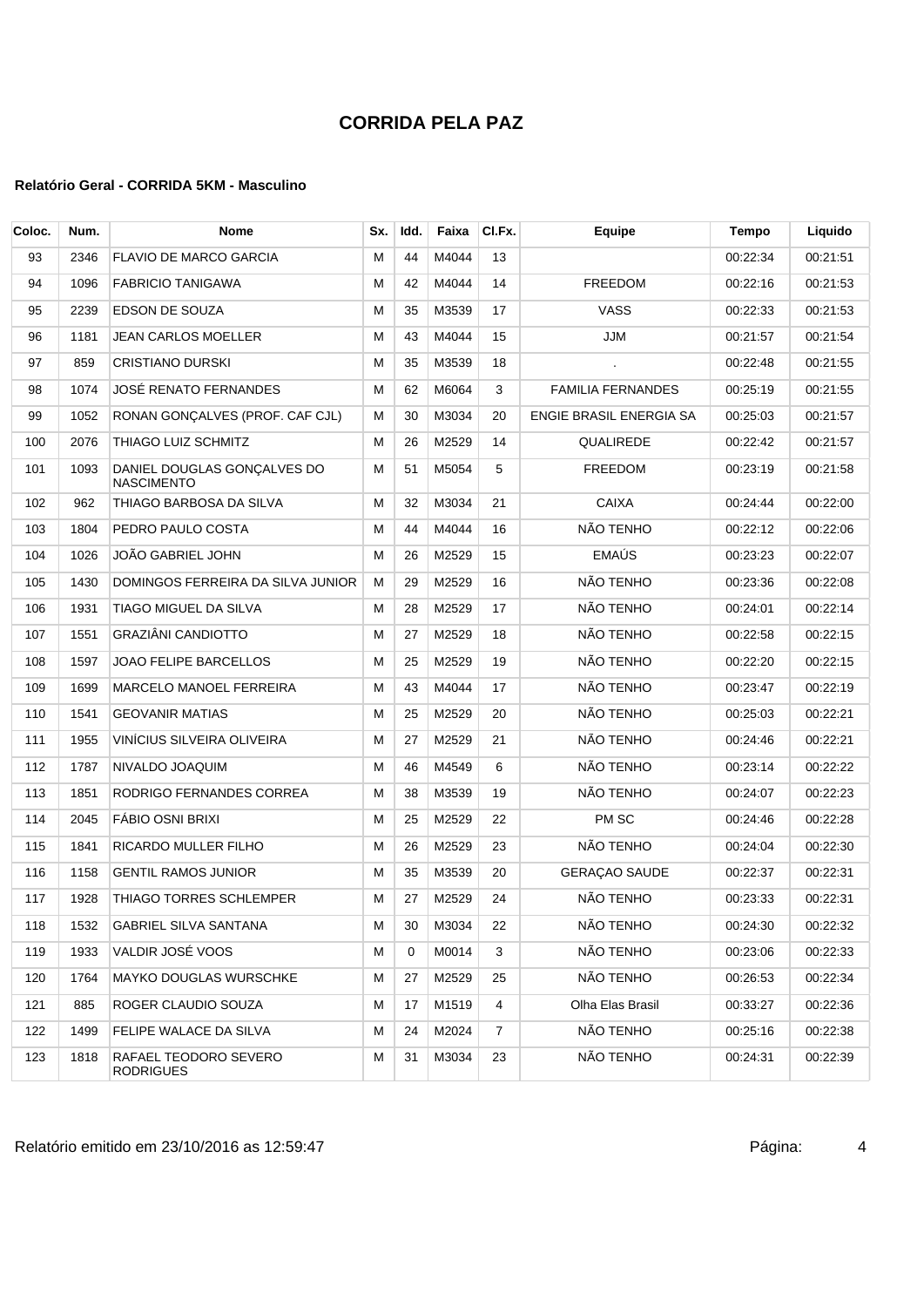| Coloc. | Num. | <b>Nome</b>                        | Sx. | Idd.     | Faixa | CI.Fx.         | Equipe                | Tempo    | Liquido  |
|--------|------|------------------------------------|-----|----------|-------|----------------|-----------------------|----------|----------|
| 124    | 1511 | FERNANDO HENRIQUE PAVAM            | М   | 26       | M2529 | 26             | NÃO TENHO             | 00:24:40 | 00:22:40 |
| 125    | 1652 | LEONARDO DINIZ DA SILVA            | м   | 30       | M3034 | 24             | NÃO TENHO             | 00:23:55 | 00:22:41 |
| 126    | 936  | LUIZ EDUARDO JACQUES               | М   | 20       | M2024 | 8              | <b>BLACK IRON GYM</b> | 00:24:16 | 00:22:42 |
| 127    | 1017 | RAFAEL CORDOVA                     | М   | 37       | M3539 | 21             | DAIANA TE AMO.        | 00:24:20 | 00:22:44 |
| 128    | 1180 | JOSÉ WANDERLEY KOZIMA              | М   | 50       | M5054 | 6              | <b>IRONMIND</b>       | 00:23:37 | 00:22:47 |
| 129    | 1123 | <b>VANDER LUIS TIMM</b>            | М   | 27       | M2529 | 27             | <b>FREEDOM</b>        | 00:23:16 | 00:22:49 |
| 130    | 1609 | JOSE FERNANDES VIEIRA              | М   | 42       | M4044 | 18             | NÃO TENHO             | 00:23:04 | 00:22:49 |
| 131    | 2209 | JULIANO SIQUEIRA ANDRADE           | М   | $\Omega$ | M0014 | 4              | <b>TRIBO DA RUA</b>   | 00:24:17 | 00:22:50 |
| 132    | 929  | LOURIVAL JOSE DE MELO              | М   | 63       | M6064 | 4              | <b>AVULSO</b>         | 00:23:00 | 00:22:54 |
| 133    | 1086 | ANDERSON SANTOS DA SILVA           | М   | 33       | M3034 | 25             | <b>FREEDOM</b>        | 00:23:26 | 00:22:55 |
| 134    | 1563 | <b>HEITOR ANTONIO COFFERRI</b>     | М   | 28       | M2529 | 28             | NÃO TENHO             | 00:25:08 | 00:22:55 |
| 135    | 98   | GUILHERME SOUZA DA SILVA           | М   | 25       | M2529 | 29             | <b>COMPETINO</b>      | 00:23:10 | 00:22:56 |
| 136    | 1930 | TIAGO GAZANIGA DOS SANTOS          | М   | 26       | M2529 | 30             | NÃO TENHO             | 00:25:11 | 00:22:56 |
| 137    | 2301 | <b>VITOR MENDES BREGUE</b>         | м   | 36       | M3539 | 22             |                       | 00:22:56 | 00:22:56 |
| 138    | 591  | Felipe Xavier Goulart              | М   | 28       | M2529 | 31             | NÃO TENHO             | 00:23:17 | 00:22:58 |
| 139    | 1588 | <b>JEAN CARLOS FERNANDES</b>       | м   | 17       | M1519 | 5              | NÃO TENHO             | 00:23:08 | 00:22:59 |
| 140    | 1230 | <b>BRUNO LUIZ COELHO</b>           | М   | 27       | M2529 | 32             | MOVE WAY              | 00:26:18 | 00:23:00 |
| 141    | 1514 | FILIPE COELHO                      | M   | 20       | M2024 | 9              | NÃO TENHO             | 00:23:10 | 00:23:01 |
| 142    | 1646 | <b>LEANDRO NUNES</b>               | м   | 29       | M2529 | 33             | NÃO TENHO             | 00:25:11 | 00:23:02 |
| 143    | 973  | <b>ALAN BECKHAUSER</b>             | М   | 34       | M3034 | 26             | <b>CLEITON COSTA</b>  | 00:25:04 | 00:23:05 |
| 144    | 1170 | <b>MATEUS SILVA BERGAMO CORRAL</b> | М   | 23       | M2024 | 10             | <b>HERBALIFE</b>      | 00:24:45 | 00:23:07 |
| 145    | 1513 | FERNANDO VICENTE DE AZEVEDO        | М   | 38       | M3539 | 23             | NÃO TENHO             | 00:28:02 | 00:23:07 |
| 146    | 2246 | JULIANO MACHADO DA SILVA           | М   | 32       | M3034 | 27             | VIVA BEM              | 00:23:17 | 00:23:07 |
| 147    | 1233 | DANIEL QUADROS GEHLEN              | М   | 34       | M3034 | 28             | MOVE WAY              | 00:27:48 | 00:23:09 |
| 148    | 1273 | ADRIEL SILVA ANTUNES               | М   | 32       | M3034 | 29             | NÃO TENHO             | 00:23:33 | 00:23:09 |
| 149    | 2222 | <b>VOLNEI SILVA</b>                | M   | 36       | M3539 | 24             | <b>UNIDOS</b>         | 00:23:28 | 00:23:09 |
| 150    | 1431 | DOUGLAS HELTON ANTUNES             | м   | 26       | M2529 | 34             | NÃO TENHO             | 00:23:13 | 00:23:10 |
| 151    | 1190 | PERTINO FELIPPE                    | м   | 47       | M4549 | $\overline{7}$ | <b>JUSTGYM</b>        | 00:23:40 | 00:23:12 |
| 152    | 2121 | SANDRO SILVA                       | M   | 49       | M4549 | 8              | S&J                   | 00:23:29 | 00:23:12 |
| 153    | 1092 | <b>CRISTIAN SILVEIRA HOEFLING</b>  | M   | 26       | M2529 | 35             | FREEDOM               | 00:23:36 | 00:23:13 |
| 154    | 1538 | GEOVAN JOSÉ LAMIN                  | м   | 30       | M3034 | 30             | NÃO TENHO             | 00:26:58 | 00:23:13 |
| 155    | 1948 | <b>VILMAR DOS SANTOS</b>           | м   | 51       | M5054 | $\overline{7}$ | NÃO TENHO             | 00:25:28 | 00:23:13 |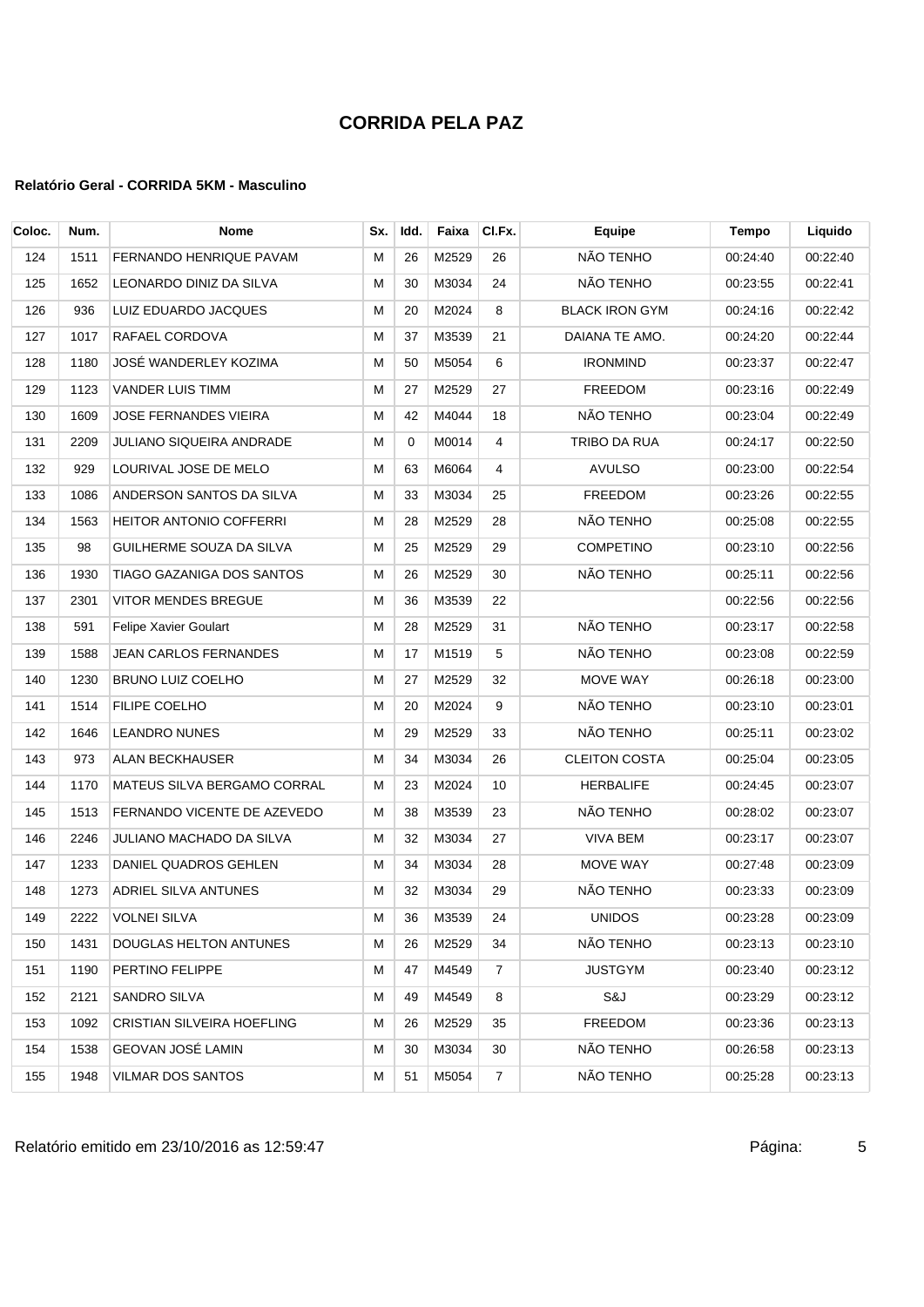| Coloc. | Num. | Nome                                               | Sx. | Idd. | Faixa | CI.Fx.         | Equipe               | <b>Tempo</b> | Liquido  |
|--------|------|----------------------------------------------------|-----|------|-------|----------------|----------------------|--------------|----------|
| 156    | 1952 | VINÍCIUS RICARDO CARDOSO REIS                      | м   | 12   | M0014 | 5              | NÃO TENHO            | 00:23:33     | 00:23:13 |
| 157    | 2002 | <b>FELIPE CUBAS</b>                                | м   | 12   | M0014 | 6              | <b>NEWPACE</b>       | 00:23:22     | 00:23:13 |
| 158    | 1567 | <b>HUGO JULIANO DE MATTOS</b><br><b>FRIEDERICH</b> | м   | 19   | M1519 | 6              | NÃO TENHO            | 00:23:39     | 00:23:14 |
| 159    | 2495 | <b>Bruno Silveira Nunes</b>                        | М   | 27   | M2529 | 36             |                      | 00:25:02     | 00:23:14 |
| 160    | 2030 | CLEYTON OSMAR DA SILVA                             | M   | 30   | M3034 | 31             | NÓX TÁ BOM           | 00:26:58     | 00:23:15 |
| 161    | 1176 | JOÃO VITOR FOLADOR                                 | м   | 65   | M6569 | $\mathbf{1}$   | <b>INDIVIDUAL</b>    | 00:23:25     | 00:23:16 |
| 162    | 1413 | DAVID RODRIGUES DE JESUS SUTIL                     | м   | 31   | M3034 | 32             | NÃO TENHO            | 00:23:39     | 00:23:16 |
| 163    | 1811 | QUIZAY OURIQUES DOS SANTOS                         | м   | 27   | M2529 | 37             | NÃO TENHO            | 00:25:28     | 00:23:17 |
| 164    | 1535 | <b>GENIVALDO DA SILVA</b>                          | м   | 29   | M2529 | 38             | NÃO TENHO            | 00:23:25     | 00:23:19 |
| 165    | 2223 | ROGERIO TAGLIARI HOFFMANN                          | М   | 56   | M5559 | $\mathbf{1}$   | UNIMED EM MOVIMENTO  | 00:23:37     | 00:23:20 |
| 166    | 1193 | EDUARDO VENÂNCIO ALVES                             | м   | 26   | M2529 | 39             | LABRUNNERS           | 00:23:36     | 00:23:22 |
| 167    | 1244 | RODRIGO GALLIZA                                    | M   | 30   | M3034 | 33             | MOVE WAY             | 00:23:58     | 00:23:25 |
| 168    | 1881 | SAULO SOUZA DA SILVA                               | м   | 42   | M4044 | 19             | NÃO TENHO            | 00:24:38     | 00:23:25 |
| 169    | 2055 | <b>CARLOS HENRIQUE FERREIRA</b>                    | м   | 23   | M2024 | 11             | <b>PMSC 6/1</b>      | 00:25:30     | 00:23:26 |
| 170    | 1098 | <b>GUILHERME ALMEIDA</b>                           | M   | 34   | M3034 | 34             | <b>FREEDOM</b>       | 00:23:51     | 00:23:27 |
| 171    | 1569 | <b>IGOR GIUSEP GUERRA</b>                          | M   | 22   | M2024 | 12             | NÃO TENHO            | 00:26:06     | 00:23:28 |
| 172    | 1349 | <b>BRUNO CARDOSO</b>                               | M   | 29   | M2529 | 40             | NÃO TENHO            | 00:25:52     | 00:23:30 |
| 173    | 1332 | ARIEL DOS ANJOS                                    | м   | 17   | M1519 | 7              | NÃO TENHO            | 00:24:19     | 00:23:31 |
| 174    | 1491 | FELIPE DA CRUZ CABRAL                              | м   | 26   | M2529 | 41             | NÃO TENHO            | 00:25:23     | 00:23:32 |
| 175    | 1877 | SANDRO CELSO DOS SANTOS FILHO                      | м   | 28   | M2529 | 42             | NÃO TENHO            | 00:25:44     | 00:23:34 |
| 176    | 2216 | DIO DOS SANTOS                                     | M   | 58   | M5559 | $\overline{2}$ | <b>UCA</b>           | 00:23:54     | 00:23:36 |
| 177    | 1009 | WESLEY PETRY DE AVILA                              | М   | 21   | M2024 | 13             | <b>CORPO E SAUDE</b> | 00:25:54     | 00:23:37 |
| 178    | 1445 | EDSON LUIZ DE MELLO                                | м   | 28   | M2529 | 43             | NÃO TENHO            | 00:24:33     | 00:23:40 |
| 179    | 1693 | <b>MACIEL BORGARO</b>                              | M   | 29   | M2529 | 44             | NÃO TENHO            | 00:24:37     | 00:23:40 |
| 180    | 2327 | Wieslay Pereira Faria                              | М   | 31   | M3034 | 35             |                      | 00:25:27     | 00:23:40 |
| 181    | 1834 | RENAN DE SOUZA                                     | м   | 30   | M3034 | 36             | NÃO TENHO            | 00:25:56     | 00:23:45 |
| 182    | 1625 | JULIANO PEDRO NASCIMENTO                           | M   | 36   | M3539 | 25             | NÃO TENHO            | 00:25:56     | 00:23:47 |
| 183    | 860  | SAUL MURILO MEDEIROS                               | M   | 27   | M2529 | 45             | $\blacksquare$       | 00:24:23     | 00:23:48 |
| 184    | 1576 | <b>ISRAEL VERGANI</b>                              | M   | 30   | M3034 | 37             | NÃO TENHO            | 00:24:43     | 00:23:48 |
| 185    | 1354 | <b>BRUNO SANTOS DA ROCHA</b>                       | M   | 27   | M2529 | 46             | NÃO TENHO            | 00:24:12     | 00:23:49 |
| 186    | 1448 | EDUARDO DOS SANTOS                                 | м   | 33   | M3034 | 38             | NÃO TENHO            | 00:24:17     | 00:23:50 |
| 187    | 1849 | RODRIGO CURADO PELLICANO                           | м   | 28   | M2529 | 47             | NÃO TENHO            | 00:24:12     | 00:23:50 |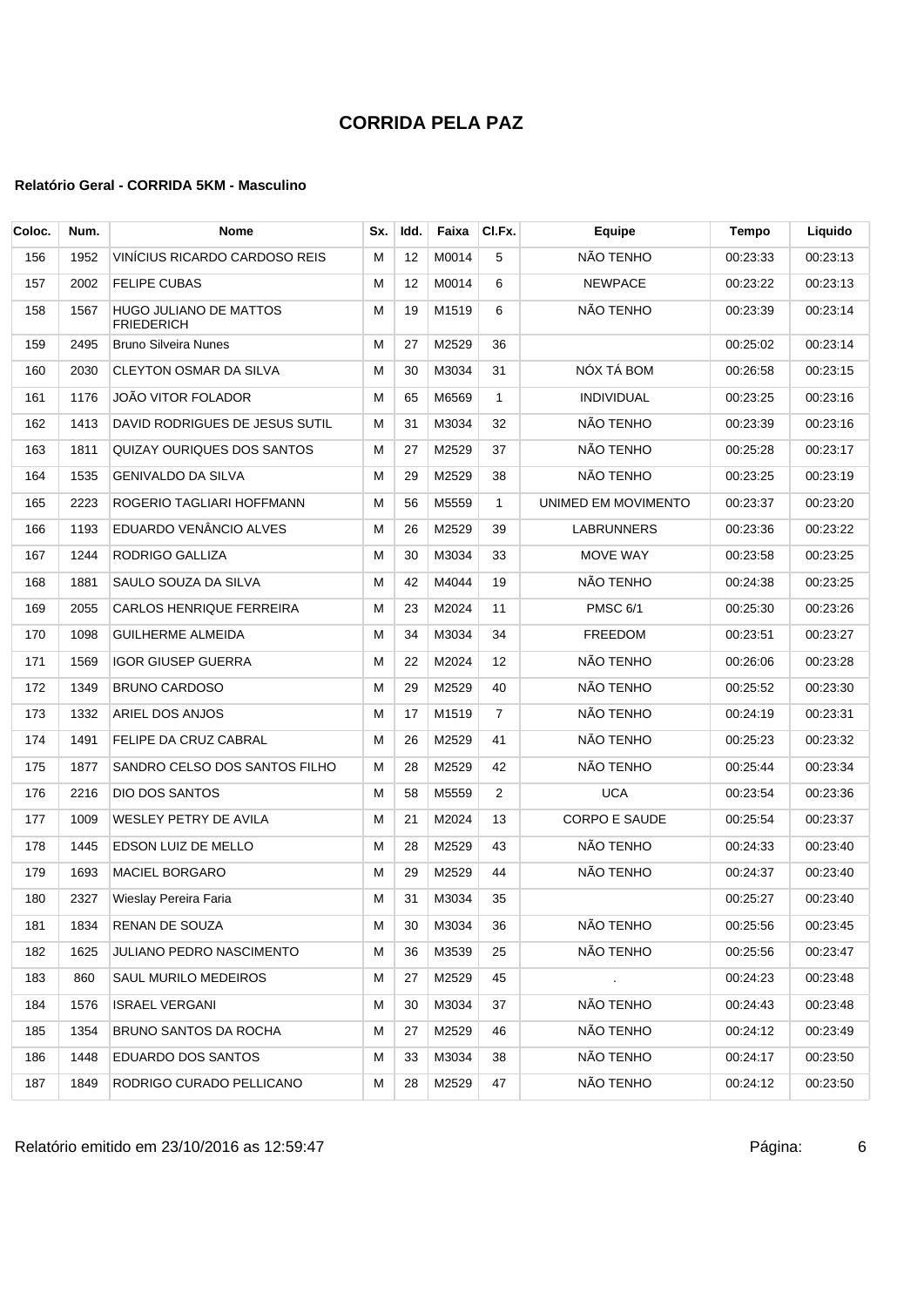| Coloc. | Num. | <b>Nome</b>                      | Sx. | Idd. | Faixa    | CI.Fx. | Equipe                  | Tempo    | Liquido  |
|--------|------|----------------------------------|-----|------|----------|--------|-------------------------|----------|----------|
| 188    | 1547 | <b>GLAUBER VOLKMER</b>           | м   | 38   | M3539    | 26     | NÃO TENHO               | 00:24:23 | 00:23:52 |
| 189    | 1803 | PEDRO HENRIQUE SILVA MICHELETTI  | м   | 26   | M2529    | 48     | NÃO TENHO               | 00:25:10 | 00:23:53 |
| 190    | 1016 | FÁBIO VINÍCIUS COLERAUZ PEZZATTO | М   | 35   | M3539    | 27     | <b>CSFC TEAM</b>        | 00:25:18 | 00:23:54 |
| 191    | 1492 | FELIPE DE PINHO                  | м   | 31   | M3034    | 39     | NÃO TENHO               | 00:26:02 | 00:23:56 |
| 192    | 1749 | MARLON SERGIO CONCEIÇÃO          | M   | 48   | M4549    | 9      | NÃO TENHO               | 00:25:50 | 00:24:00 |
| 193    | 2074 | OSNI PEREIRA DE ANDRADE          | м   | 43   | M4044    | 20     | QUALIREDE               | 00:26:57 | 00:24:02 |
| 194    | 2221 | JANDER RODRIGUES SILVEIRA        | м   | 46   | M4549    | 10     | <b>UNIDOS</b>           | 00:24:23 | 00:24:03 |
| 195    | 2058 | <b>TIAGO KLINKOWSKI</b>          | м   | 30   | M3034    | 40     | POLÍCIA MILITAR / SC    | 00:27:00 | 00:24:05 |
| 196    | 1127 | ANDRÉ RENATO SIMÕES              | М   | 38   | M3539    | 28     | G148                    | 00:24:26 | 00:24:06 |
| 197    | 1452 | <b>EDUARDO RAMOS</b>             | м   | 18   | M1519    | 8      | NÃO TENHO               | 00:24:29 | 00:24:14 |
| 198    | 1923 | THELMO DE MIRANA CABRAL ALVERNAZ | м   | 30   | M3034    | 41     | NÃO TENHO               | 00:26:48 | 00:24:14 |
| 199    | 1381 | <b>CESAR AUGUSTO ESTANISLAU</b>  | м   | 29   | M2529    | 49     | NÃO TENHO               | 00:26:53 | 00:24:16 |
| 200    | 1481 | <b>FABIO DA SILVA</b>            | М   | 37   | M3539    | 29     | NÃO TENHO               | 00:26:10 | 00:24:16 |
| 201    | 2518 | Cristiano da Silva               | М   | 30   | M3034    | 42     |                         | 00:26:54 | 00:24:16 |
| 202    | 1148 | <b>DILNEI MARCELINO JUNIOR</b>   | м   | 41   | M4044    | 21     | <b>GD ASSESSORIA</b>    | 00:26:21 | 00:24:19 |
| 203    | 1399 | DAIVID VANEL RODRIGUES DA SILVA  | М   | 27   | M2529    | 50     | NÃO TENHO               | 00:26:43 | 00:24:20 |
| 204    | 1316 | ANDRÉ MACHADO DE MEDEIROS        | м   | 30   | M3034    | 43     | NÃO TENHO               | 00:26:28 | 00:24:21 |
| 205    | 2252 | FABIO CAVALCANTE JOBIM           | м   | 42   | M4044    | 22     | VIVA BEM ASSESSORIA     | 00:24:30 | 00:24:21 |
| 206    | 1554 | GUILHERME LOPES FONTANELLA       | м   | 29   | M2529    | 51     | NÃO TENHO               | 00:25:07 | 00:24:22 |
| 207    | 1036 | HAROLDO LUIZ DE OLIVEIRA JÚNIOR  | М   | 53   | M5054    | 8      | ENGIE BRASIL ENERGIA SA | 00:27:37 | 00:24:23 |
| 208    | 1788 | <b>ODOLIR BRASIL</b>             | м   | 29   | M2529    | 52     | NÃO TENHO               | 00:25:22 | 00:24:23 |
| 209    | 891  | <b>EDUARDO HAMES</b>             | М   | 22   | M2024    | 14     | <b>ACADEMIA IRON UP</b> | 00:27:29 | 00:24:25 |
| 210    | 933  | <b>ODAIR DA COSTA</b>            | М   | 58   | M5559    | 3      | <b>BELLARTS</b>         | 00:24:45 | 00:24:25 |
| 211    | 1279 | ALAN JUNIO SALES BENVENUTO       | м   | 27   | M2529    | 53     | NÃO TENHO               | 00:26:16 | 00:24:25 |
| 212    | 1295 | ALEXSANDER DE SOUZA CAVALCANTE   | м   | 27   | M2529    | 54     | NÃO TENHO               | 00:26:16 | 00:24:25 |
| 213    |      | 1429   DJECI MURILO RUBICK       | M   |      | 28 M2529 | 55     | NÃO TENHO               | 00:27:06 | 00:24:25 |
| 214    | 1478 | FABIANO MARQUES DA ROSA          | м   | 39   | M3539    | 30     | NÃO TENHO               | 00:24:48 | 00:24:26 |
| 215    | 2446 | George Fernando Ourick           | M   | 44   | M4044    | 23     |                         | 00:24:40 | 00:24:28 |
| 216    | 1412 | DAVID GEVAERD NETO               | M   | 29   | M2529    | 56     | NÃO TENHO               | 00:27:07 | 00:24:29 |
| 217    | 1934 | VALERIO BOTEGA                   | м   | 49   | M4549    | 11     | NÃO TENHO               | 00:24:48 | 00:24:29 |
| 218    | 1198 | EVANDRO ÁVILA                    | M   | 50   | M5054    | 9      | LOJA                    | 00:25:35 | 00:24:30 |
| 219    | 1668 | <b>LUAN RODRIGUES</b>            | м   | 22   | M2024    | 15     | NÃO TENHO               | 00:24:44 | 00:24:30 |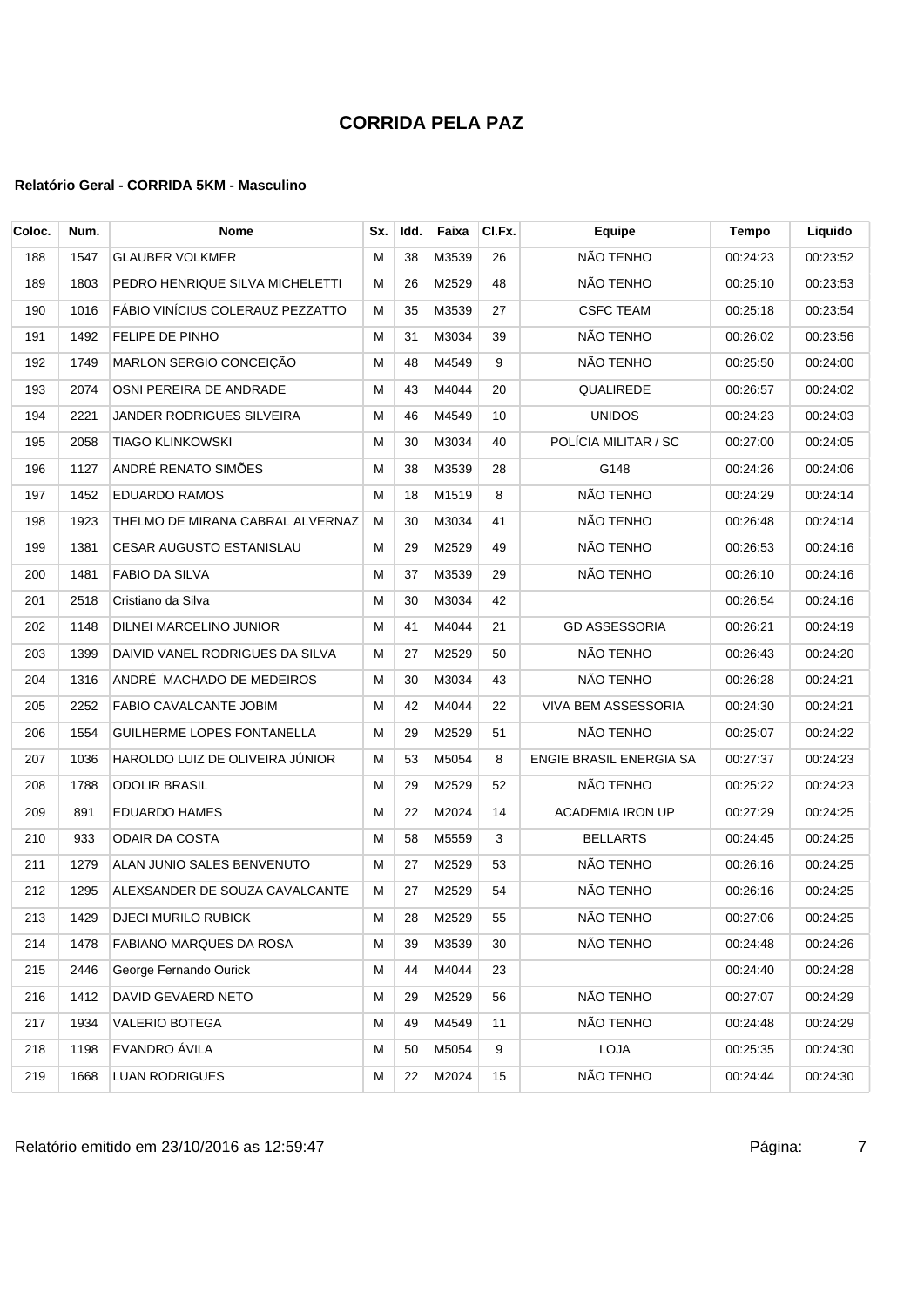### **Relatório Geral - CORRIDA 5KM - Masculino**

| Coloc. | Num. | Nome                           | Sx. | Idd. | Faixa | CI.Fx.         | Equipe                                           | Tempo    | Liquido  |
|--------|------|--------------------------------|-----|------|-------|----------------|--------------------------------------------------|----------|----------|
| 220    | 883  | RAFAEL DE SOUZA RODRIGUES      | м   | 33   | M3034 | 44             | Olha Elas Brasil                                 | 00:26:08 | 00:24:32 |
| 221    | 1437 | EDER SUMARIVA RODRIGUES        | м   | 34   | M3034 | 45             | NÃO TENHO                                        | 00:25:39 | 00:24:32 |
| 222    | 1599 | JOÃO MARIO ROSA                | м   | 43   | M4044 | 24             | NÃO TENHO                                        | 00:25:10 | 00:24:32 |
| 223    | 1618 | JULHO CESAR DA CUNHA           | М   | 35   | M3539 | 31             | NÃO TENHO                                        | 00:25:39 | 00:24:32 |
| 224    | 1678 | LUCIANO SANTOS BARROSO         | М   | 31   | M3034 | 46             | NÃO TENHO                                        | 00:26:51 | 00:24:32 |
| 225    | 2107 | MARCELO JUNIOR DA SILVA        | М   | 26   | M2529 | 57             | <b>RUN THE CITY</b>                              | 00:25:31 | 00:24:33 |
| 226    | 1090 | CARLOS EDUARDO LUIZ BRITTES    | М   | 32   | M3034 | 47             | <b>FREEDOM</b>                                   | 00:24:56 | 00:24:34 |
| 227    | 1133 | <b>JOSÉ LIMA GOMES</b>         | М   | 61   | M6064 | 5              | G148                                             | 00:25:10 | 00:24:34 |
| 228    | 1778 | <b>MURILO DUTRA</b>            | М   | 36   | M3539 | 32             | NÃO TENHO                                        | 00:25:05 | 00:24:34 |
| 229    | 916  | <b>FABIO HENRIQUE ORNELLAS</b> | М   | 32   | M3034 | 48             | AH NUTRIÇÃO                                      | 00:25:04 | 00:24:36 |
| 230    | 1479 | <b>FABIANO SARTORI</b>         | М   | 39   | M3539 | 33             | NÃO TENHO                                        | 00:24:56 | 00:24:36 |
| 231    | 1166 | ROBSON DE JESUS HUGEN          | М   | 32   | M3034 | 49             | <b>GRUPO DE CORRIDA CHEGA</b><br><b>MAIS HDR</b> | 00:25:02 | 00:24:38 |
| 232    | 1565 | <b>HENRIQUE CAMPOS LEANDRO</b> | М   | 22   | M2024 | 16             | NÃO TENHO                                        | 00:26:24 | 00:24:38 |
| 233    | 2068 | DAVI GARCIA DOS SANTOS         | м   | 22   | M2024 | 17             | QUALIREDE                                        | 00:32:01 | 00:24:39 |
| 234    | 2310 | Mauricio Manoel                | М   | 55   | M5559 | 4              | Banana Brasil                                    | 00:26:08 | 00:24:39 |
| 235    | 1773 | MOQEEM ABDELMUHDI OMAR         | М   | 25   | M2529 | 58             | NÃO TENHO                                        | 00:26:27 | 00:24:41 |
| 236    | 1171 | ROMEU SILVA BERGAMO CORRAL     | М   | 25   | M2529 | 59             | <b>HERBALIFE</b>                                 | 00:24:45 | 00:24:45 |
| 237    | 1231 | <b>BRUNO SANTIAGO</b>          | м   | 26   | M2529 | 60             | MOVE WAY                                         | 00:28:04 | 00:24:46 |
| 238    | 1213 | MARCELO BECKER LUBE FERREIRA   | М   | 36   | M3539 | 34             | <b>MB ADVOCACIA</b>                              | 00:26:19 | 00:24:49 |
| 239    | 1957 | <b>VITOR HUGO TENFEN</b>       | м   | 27   | M2529 | 61             | NÃO TENHO                                        | 00:26:38 | 00:24:50 |
| 240    | 1531 | <b>GABRIEL RAMOS CARVALHO</b>  | М   | 20   | M2024 | 18             | NÃO TENHO                                        | 00:25:15 | 00:24:51 |
| 241    | 1390 | CLEBER SILVEIRA ALBINO         | М   | 28   | M2529 | 62             | NÃO TENHO                                        | 00:27:07 | 00:24:53 |
| 242    | 941  | ANDRÉ DA ROSA GONÇALVES        | М   | 30   | M3034 | 50             | <b>CAIXA</b>                                     | 00:25:13 | 00:24:54 |
| 243    | 1435 | DYOGO JOSE DE OLIVEIRA         | М   | 26   | M2529 | 63             | NÃO TENHO                                        | 00:27:07 | 00:24:54 |
| 244    | 1294 | ALEXANDRE SIMÕES               | м   | 28   | M2529 | 64             | NÃO TENHO                                        | 00:27:07 | 00:24:55 |
| 245    | 1863 | RUDNEY GONCALVES PEREIRA       | М   | 56   | M5559 | 5              | NÃO TENHO                                        | 00:25:29 | 00:24:55 |
| 246    | 2194 | <b>LUCAS MORENO</b>            | М   | 30   | M3034 | 51             | STÚDIO REMO GAME                                 | 00:24:55 | 00:24:55 |
| 247    | 1257 | JUCELITO AURÉLIO KRETZER       | м   | 44   | M4044 | 25             | NÃO POSSUO                                       | 00:25:17 | 00:24:57 |
| 248    | 1763 | <b>MAYCON RODRIGO MEDEIROS</b> | M   | 33   | M3034 | 52             | NÃO TENHO                                        | 00:25:33 | 00:24:58 |
| 249    | 1444 | EDSON DE FREITAS LISBOA        | М   | 31   | M3034 | 53             | NÃO TENHO                                        | 00:26:57 | 00:25:01 |
| 250    | 1647 | LEANDRO SOUZA FELICIANO        | м   | 29   | M2529 | 65             | NÃO TENHO                                        | 00:27:22 | 00:25:01 |
| 251    | 2219 | DANIEL LIMA RODRIGUES          | Μ   | 14   | M0014 | $\overline{7}$ | <b>UNIDOS</b>                                    | 00:25:22 | 00:25:01 |

Relatório emitido em 23/10/2016 as 12:59:47 Página: 8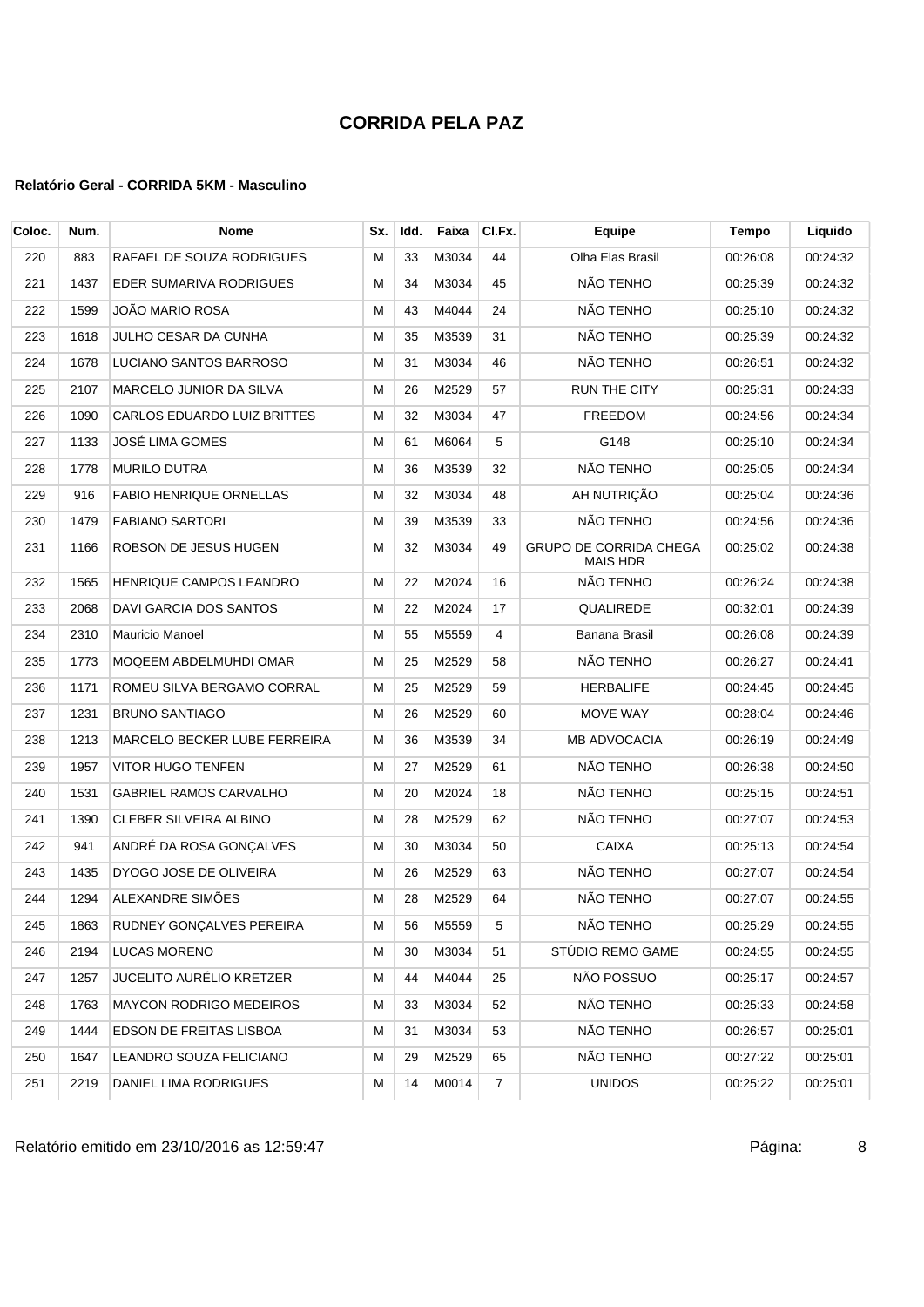| Coloc. | Num. | Nome                                             | Sx. | Idd. | Faixa | CI.Fx. | Equipe                         | Tempo    | Liquido  |
|--------|------|--------------------------------------------------|-----|------|-------|--------|--------------------------------|----------|----------|
| 252    | 2008 | <b>JOSNEI ARIEL CUBAS</b>                        | м   | 44   | M4044 | 26     | <b>NEWPACE</b>                 | 00:25:13 | 00:25:02 |
| 253    | 1869 | SAMUEL TREVISANI                                 | М   | 30   | M3034 | 54     | NÃO TENHO                      | 00:27:23 | 00:25:03 |
| 254    | 1051 | RODRIGO MASIOZEK                                 | M   | 37   | M3539 | 35     | <b>ENGIE BRASIL ENERGIA SA</b> | 00:28:21 | 00:25:07 |
| 255    | 1757 | MAURICIO KOZEMJAKIN DA SILVA                     | M   | 31   | M3034 | 55     | NÃO TENHO                      | 00:29:29 | 00:25:07 |
| 256    | 1048 | Rafael Vitorino                                  | M   | 29   | M2529 | 66     | ENGIE BRASIL ENERGIA SA        | 00:28:27 | 00:25:12 |
| 257    | 1317 | ANDRÉ ALEXANDRE DOS SANTOS<br>OLIVEIRA           | M   | 26   | M2529 | 67     | NÃO TENHO                      | 00:28:09 | 00:25:12 |
| 258    | 2046 | DAVI CESAR GARRO                                 | M   | 30   | M3034 | 56     | <b>PMSC</b>                    | 00:27:51 | 00:25:13 |
| 259    | 1410 | DAVI ROST                                        | M   | 14   | M0014 | 8      | NÃO TENHO                      | 00:26:53 | 00:25:15 |
| 260    | 1434 | DOUGLAS RODRIGUES DA SILVA                       | M   | 26   | M2529 | 68     | NÃO TENHO                      | 00:26:11 | 00:25:15 |
| 261    | 2119 | RODRIGO TIAGO BACK                               | M   | 33   | M3034 | 57     | <b>RVSKIE</b>                  | 00:25:55 | 00:25:15 |
| 262    | 1815 | RAFAEL PICCININI DA ROCHA                        | М   | 30   | M3034 | 58     | NÃO TENHO                      | 00:27:30 | 00:25:16 |
| 263    | 2054 | ANDRÉ LUIZ DA CRUZ                               | м   | 26   | M2529 | 69     | <b>PMSC 6/1</b>                | 00:27:30 | 00:25:17 |
| 264    | 1264 | ADÃO DANIEL DA SILVA                             | M   | 60   | M6064 | 6      | NÃO TENHO                      | 00:25:20 | 00:25:18 |
| 265    | 1604 | <b>JOCIEL RAMOS DA LUZ</b>                       | M   | 29   | M2529 | 70     | NÃO TENHO                      | 00:28:12 | 00:25:18 |
| 266    | 1587 | JEAN CARLOS ALBINO                               | M   | 26   | M2529 | 71     | NÃO TENHO                      | 00:27:10 | 00:25:19 |
| 267    | 1972 | <b>WILLIAN MATIAS DEOLINDA</b>                   | M   | 23   | M2024 | 19     | NÃO TENHO                      | 00:27:19 | 00:25:19 |
| 268    | 1221 | BRUNO LUIZ FERREIRA MARQUES                      | M   | 16   | M1519 | 9      | MOVE ON                        | 00:25:20 | 00:25:20 |
| 269    | 2047 | <b>EDUARDO WAGNER</b>                            | м   | 28   | M2529 | 72     | <b>PMSC</b>                    | 00:27:03 | 00:25:20 |
| 270    | 869  | HUDSON FERREIRA MARCELINO                        | М   | 21   | M2024 | 20     | 23 CORRER                      | 00:26:00 | 00:25:21 |
| 271    | 1687 | LUIZ GUILHERME MENDES DE ALMEIDA<br><b>SOMMA</b> | М   | 19   | M1519 | 10     | NÃO TENHO                      | 00:26:45 | 00:25:21 |
| 272    | 1391 | <b>CLECIO HOFFMANN</b>                           | М   | 44   | M4044 | 27     | NÃO TENHO                      | 00:25:41 | 00:25:22 |
| 273    | 1854 | RONALDO CASTILHO DOS SANTOS                      | М   | 30   | M3034 | 59     | NÃO TENHO                      | 00:28:18 | 00:25:22 |
| 274    | 2048 | GUILHERME FURTADO DE FARIAS                      | М   | 31   | M3034 | 60     | <b>PMSC</b>                    | 00:27:18 | 00:25:22 |
| 275    | 2049 | <b>JONAS PIRES DA SILVEIRA</b>                   | М   | 24   | M2024 | 21     | <b>PMSC</b>                    | 00:28:18 | 00:25:22 |
| 276    | 938  | MARCIO ALEXANDRE CARDOSO                         | M   | 41   | M4044 | 28     | <b>BRASIL BURGS-ICARA/SC</b>   | 00:27:05 | 00:25:25 |
| 277    | 1291 | ALEXANDRE CARDOSO CARPES                         | м   | 45   | M4549 | 12     | NÃO TENHO                      | 00:26:09 | 00:25:28 |
| 278    | 1365 | CARLOS MAGNO DA SILVA NOBRE                      | M   | 30   | M3034 | 61     | NÃO TENHO                      | 00:28:22 | 00:25:28 |
| 279    | 1945 | VICTOR DA COSTA MALHEIROS                        | м   | 23   | M2024 | 22     | NÃO TENHO                      | 00:26:22 | 00:25:28 |
| 280    | 1755 | MATHEUS SANTOS CARDOSO                           | M   | 18   | M1519 | 11     | NÃO TENHO                      | 00:25:54 | 00:25:30 |
| 281    | 2237 | <b>WALTER PEREIRA</b>                            | M   | 65   | M6569 | 2      | VAGALUMES DO ASFALTO           | 00:25:56 | 00:25:31 |
| 282    | 1645 | LEANDRO NILVALDO DA SILVA                        | M   | 29   | M2529 | 73     | NÃO TENHO                      | 00:28:06 | 00:25:32 |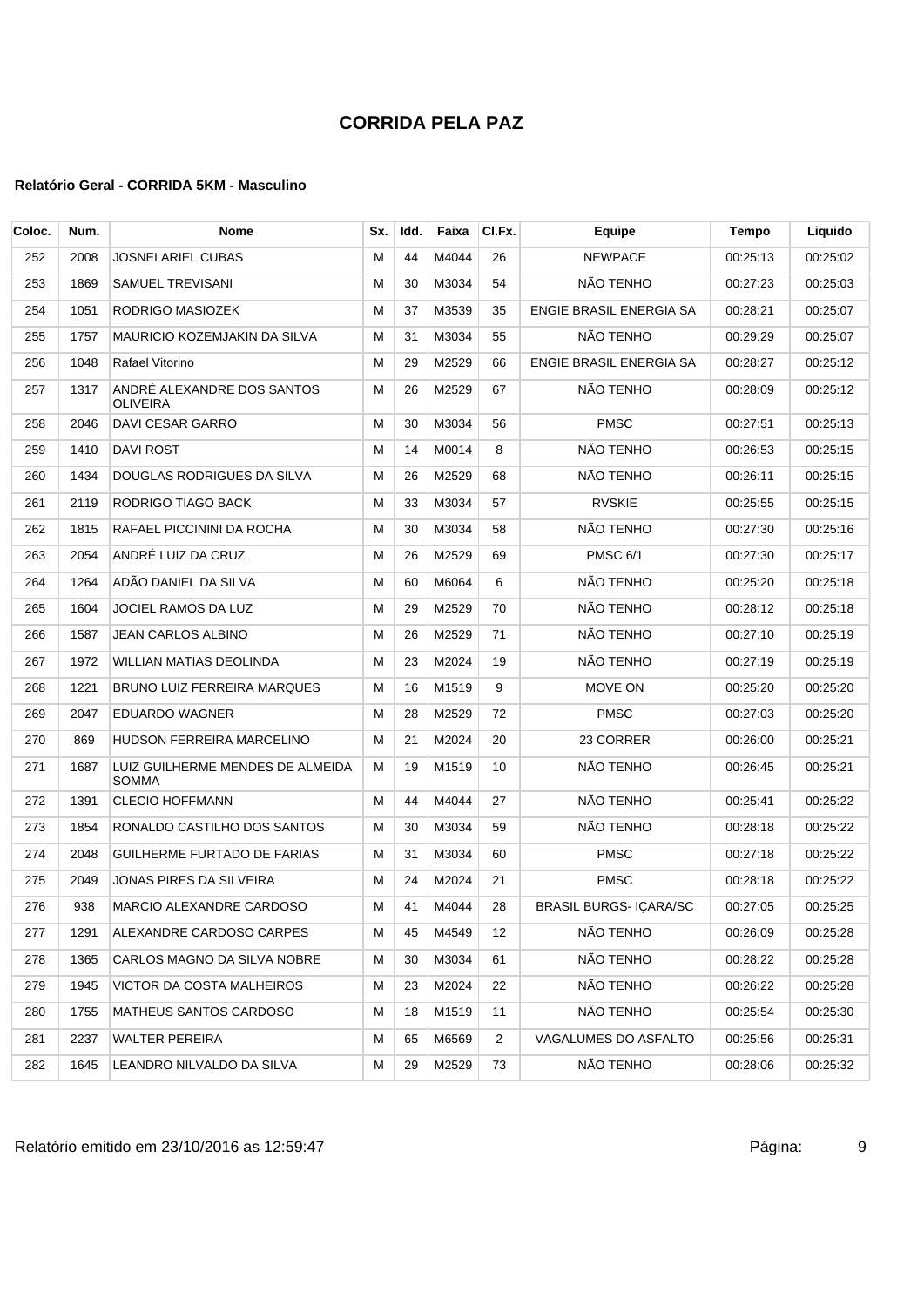| Coloc. | Num. | <b>Nome</b>                         | Sx. | Idd. | Faixa | CI.Fx. | Equipe                                   | Tempo    | Liquido  |
|--------|------|-------------------------------------|-----|------|-------|--------|------------------------------------------|----------|----------|
| 283    | 1817 | RAFAEL RODRIGO DA SILVA             | м   | 28   | M2529 | 74     | NÃO TENHO                                | 00:27:22 | 00:25:32 |
| 284    | 1991 | ADÃO MARCOS FRANCA                  | м   | 53   | M5054 | 10     | <b>NEWPACE</b>                           | 00:25:43 | 00:25:32 |
| 285    | 2063 | EDUARDO ELMO SILVA                  | м   | 31   | M3034 | 62     | POLÍCIA MILITAR SANTA<br><b>CATARINA</b> | 00:27:55 | 00:25:33 |
| 286    | 1400 | DANIEL DE BITENCOURT                | M   | 26   | M2529 | 75     | NÃO TENHO                                | 00:28:16 | 00:25:37 |
| 287    | 1925 | THIAGO DE SOUZA DRUMOND             | м   | 30   | M3034 | 63     | NÃO TENHO                                | 00:27:56 | 00:25:38 |
| 288    | 1606 | JONATAN BARBOSA DE OLIVEIRA         | м   | 25   | M2529 | 76     | NÃO TENHO                                | 00:27:57 | 00:25:39 |
| 289    | 1752 | MATHEUS DA CUNHA NUNES VIEIRA       | м   | 21   | M2024 | 23     | NÃO TENHO                                | 00:28:13 | 00:25:39 |
| 290    | 1796 | PATRICK SESTELO LEAHY               | м   | 30   | M3034 | 64     | NÃO TENHO                                | 00:27:45 | 00:25:39 |
| 291    | 897  | GILSON SEWALD                       | м   | 46   | M4549 | 13     | <b>ACADEMIA NEW CORPORE</b>              | 00:26:35 | 00:25:40 |
| 292    | 1334 | ARNO BOCK DO NASCIMENTO JUNIOR      | м   | 34   | M3034 | 65     | NÃO TENHO                                | 00:27:42 | 00:25:42 |
| 293    | 1680 | LUIS FERNANDO FACHI PAZ DMUTTI      | м   | 26   | M2529 | 77     |                                          | 00:28:37 | 00:25:43 |
| 294    | 966  | PAULO HENRIQUE DA SILVA             | м   | 31   | M3034 | 66     | <b>CATARINA TOUCH</b>                    | 00:30:49 | 00:25:45 |
| 295    | 1001 | DIEGO KRAUSER FORMIGHIERI           | м   | 28   | M2529 | 78     | <b>CORPO E SAUDE</b>                     | 00:28:03 | 00:25:45 |
| 296    | 1626 | JULIO DANTE DILÉLIO MORALES         | м   | 54   | M5054 | 11     | NÃO TENHO                                | 00:26:25 | 00:25:48 |
| 297    | 2350 | LUIZ PEDRO CARMELOTE                | М   | 35   | M3539 | 36     |                                          | 00:26:39 | 00:25:49 |
| 298    | 1983 | NAZARENO LINDOLFO DA SILVA          | м   | 49   | M4549 | 14     | <b>NENHUM</b>                            | 00:27:05 | 00:25:51 |
| 299    | 1196 | <b>FABRICIO SILVA SANTOS</b>        | м   | 36   | M3539 | 37     | LÉO MODA FITNESS                         | 00:26:09 | 00:25:52 |
| 300    | 1871 | SANDERSON ADRIANO GUIMARÃES         | М   | 41   | M4044 | 29     | NÃO TENHO                                | 00:28:07 | 00:25:52 |
| 301    | 1667 | LORENZO SANTANGELO                  | м   | 39   | M3539 | 38     | NÃO TENHO                                | 00:26:59 | 00:25:55 |
| 302    | 871  | <b>ALEXANDRE MORAES</b>             | M   | 38   | M3539 | 39     | Olha Elas Brasil                         | 00:28:25 | 00:25:56 |
| 303    | 1045 | LUCAS MOURA E ROCHA                 | М   | 28   | M2529 | 79     | ENGIE BRASIL ENERGIA SA                  | 00:29:07 | 00:25:57 |
| 304    | 1303 | ALMIR GILCIMAR ALVES ZUNINO         | M   | 35   | M3539 | 40     | NÃO TENHO                                | 00:28:27 | 00:25:58 |
| 305    | 2293 | PEDRO SOUSA VIRGILIO                | м   | 44   | M4044 | 30     |                                          | 00:26:35 | 00:26:00 |
| 306    | 1447 | EDUARDO DA SILVA SANTAREM           | M   | 18   | M1519 | 12     | NÃO TENHO                                | 00:27:52 | 00:26:01 |
| 307    | 1402 | DANIEL VIEIRA                       | м   | 29   | M2529 | 80     | NÃO TENHO                                | 00:28:12 | 00:26:02 |
| 308    | 1595 | JOÃO BATISTA TAVARES JÚNIOR         | м   | 26   | M2529 | 81     | NÃO TENHO                                | 00:28:47 | 00:26:02 |
| 309    | 1403 | DANIEL VINTER                       | м   | 19   | M1519 | 13     | NÃO TENHO                                | 00:26:11 | 00:26:05 |
| 310    | 1946 | VICTOR HUGO MULLER                  | м   | 24   | M2024 | 24     | NÃO TENHO                                | 00:27:41 | 00:26:06 |
| 311    | 1441 | EDJAYR BARBOSA DOS SANTOS JUNIOR    | м   | 27   | M2529 | 82     | NÃO TENHO                                | 00:28:16 | 00:26:10 |
| 312    | 1880 | SAUL BRANDALISE NETO                | м   | 43   | M4044 | 31     | NÃO TENHO                                | 00:26:57 | 00:26:11 |
| 313    | 1754 | MATHEUS RENAUD PACHECO DE<br>CAMPOS | м   | 18   | M1519 | 14     | NÃO TENHO                                | 00:27:00 | 00:26:13 |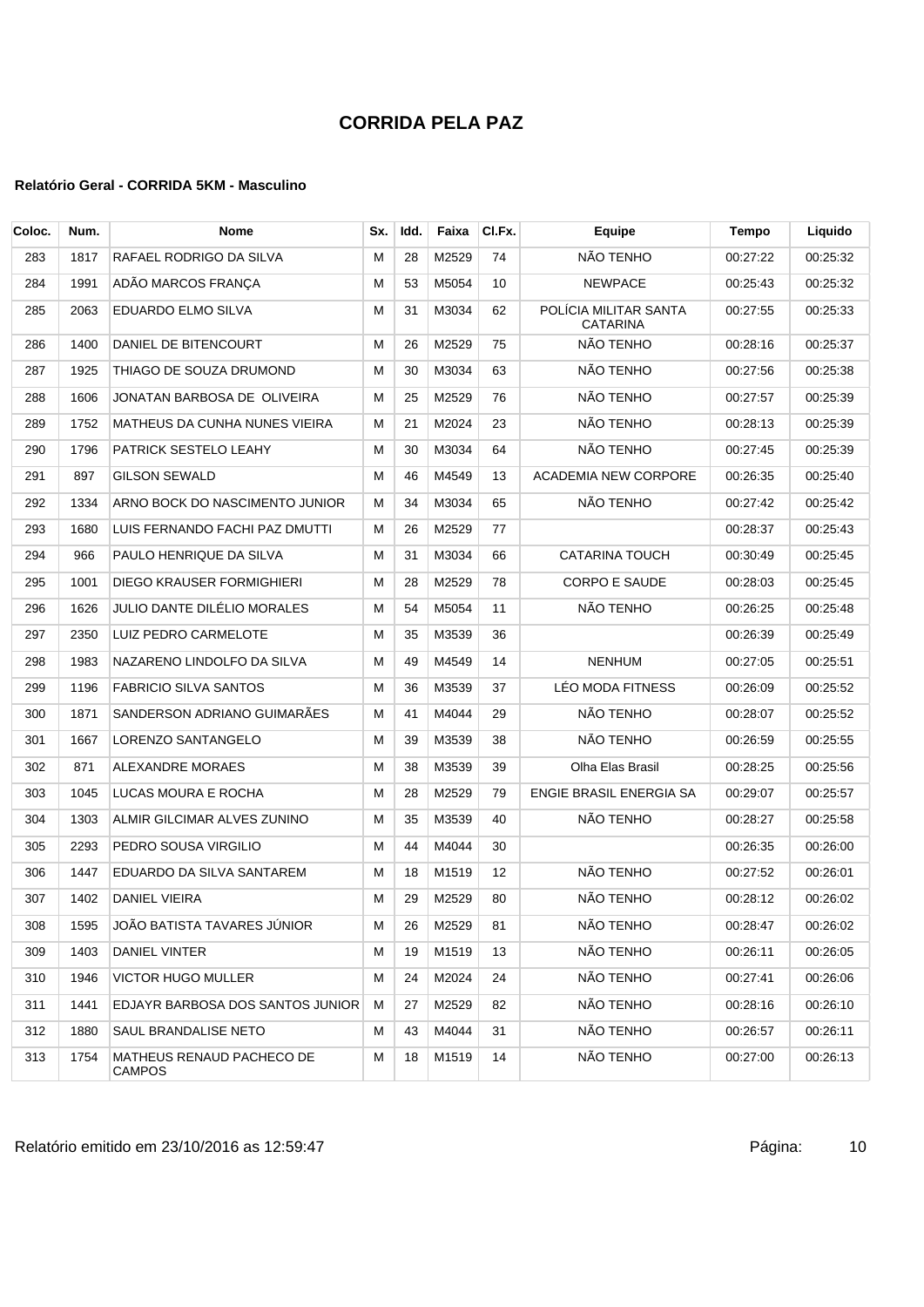| Coloc. | Num. | Nome                             | Sx. | Idd. | Faixa | CI.Fx.         | Equipe                                     | <b>Tempo</b> | Liquido  |
|--------|------|----------------------------------|-----|------|-------|----------------|--------------------------------------------|--------------|----------|
| 314    | 1222 | LEONARDO EUCLIDES DA CONCEIÇÃO   | м   | 30   | M3034 | 67             | MOVE ON                                    | 00:26:49     | 00:26:15 |
| 315    | 1973 | <b>WLADEMIR RIBEIRO PRATES</b>   | м   | 28   | M2529 | 83             | NÃO TENHO                                  | 00:36:59     | 00:26:16 |
| 316    | 1245 | RODRIGO MAFRA                    | м   | 34   | M3034 | 68             | MOVE WAY                                   | 00:29:39     | 00:26:21 |
| 317    | 2244 | <b>KASTOR DAROLD</b>             | М   | 38   | M3539 | 41             | VIDEO LOCADORA KASTOR                      | 00:27:10     | 00:26:23 |
| 318    | 1798 | PAULO CESAR DOS SANTOS JUNIOR    | М   | 26   | M2529 | 84             | NÃO TENHO                                  | 00:31:50     | 00:26:27 |
| 319    | 1007 | RAFAEL BRITO SILVEIRA            | м   | 26   | M2529 | 85             | <b>CORPO E SAUDE</b>                       | 00:28:44     | 00:26:28 |
| 320    | 1162 | <b>ALEXSANDRO BRANCO</b>         | м   | 29   | M2529 | 86             | <b>GO RUN</b>                              | 00:28:15     | 00:26:29 |
| 321    | 1024 | <b>FABRICIO MARCONI VANELLI</b>  | м   | 40   | M4044 | 32             | EMAÚS                                      | 00:27:42     | 00:26:30 |
| 322    | 1614 | JOSUÉ AZEVEDO DA COSTA           | м   | 29   | M2529 | 87             | NÃO TENHO                                  | 00:28:49     | 00:26:31 |
| 323    | 980  | <b>GABRIEL NUNES</b>             | м   | 29   | M2529 | 88             | <b>CLUBE DE CORRIDA</b><br><b>FORMACCO</b> | 00:29:04     | 00:26:32 |
| 324    | 1488 | <b>FAUSTO JOEL SPOHR</b>         | м   | 29   | M2529 | 89             | NÃO TENHO                                  | 00:28:50     | 00:26:32 |
| 325    | 1380 | <b>CESAR AUGUSTO BARRAGANA</b>   | м   | 36   | M3539 | 42             | NÃO TENHO                                  | 00:29:09     | 00:26:37 |
| 326    | 1217 | <b>GUSTAVO CRECENCIO FELICIO</b> | м   | 14   | M0014 | 9              | MM-CABELEREIRO                             | 00:27:31     | 00:26:39 |
| 327    | 1561 | <b>GUSTAVO SILVA</b>             | M   | 22   | M2024 | 25             | NÃO TENHO                                  | 00:28:54     | 00:26:40 |
| 328    | 2173 | EDUARDO SILVEIRA                 | М   | 42   | M4044 | 33             | <b>SILVER RUN</b>                          | 00:26:48     | 00:26:40 |
| 329    | 1956 | VITOR DA SILVA VIEIRA            | м   | 24   | M2024 | 26             | NÃO TENHO                                  | 00:29:24     | 00:26:41 |
| 330    | 884  | RAMON GEOVAN DE SOUZA            | M   | 27   | M2529 | 90             | Olha Elas Brasil                           | 00:37:35     | 00:26:43 |
| 331    | 1251 | WALTER CORRÊA DE FAVERI          | м   | 32   | M3034 | 69             | <b>MR.JONAS ATP</b>                        | 00:27:00     | 00:26:44 |
| 332    | 1426 | DIMITRI BARRANHICWECZ TENFEN     | м   | 25   | M2529 | 91             | NÃO TENHO                                  | 00:28:45     | 00:26:44 |
| 333    | 863  | MATEUS DALLÓ DAL PONT            | М   | 36   | M3539 | 43             | @COMECANDOACORRER                          | 00:29:02     | 00:26:45 |
| 334    | 2253 | FERNANDO OLAVO PACHECO           | М   | 31   | M3034 | 70             | VIVA BEM ASSESSORIA<br><b>ESPORTIVA</b>    | 00:26:45     | 00:26:45 |
| 335    | 2289 | <b>MATHIAS MANDELI</b>           | M   | 26   | M2529 | 92             |                                            | 00:28:05     | 00:26:45 |
| 336    | 935  | PAULO HENRIQUE MATTANA           | м   | 28   | M2529 | 93             | <b>BIOSPORT</b>                            | 00:28:02     | 00:26:48 |
| 337    | 1784 | <b>NELSON RUFINO ALVES</b>       | м   | 6    | M0014 | 10             | NÃO TENHO                                  | 00:27:28     | 00:26:48 |
| 338    | 1340 | BERNARDO GONÇALVES DE LIMA FILHA | М   | 44   | M4044 | 34             | NÃO TENHO                                  | 00:29:04     | 00:26:49 |
| 339    | 1970 | WILLIAM FERRO DE LIMA            | м   | 25   | M2529 | 94             | NÃO TENHO                                  | 00:28:40     | 00:26:49 |
| 340    | 928  | GENIVALDO RAMOS DE ARAUJO        | М   | 58   | M5559 | 6              | <b>AVULSO</b>                              | 00:27:29     | 00:26:50 |
| 341    | 1885 | SIDNEY MILTON VIRGILIO           | М   | 58   | M5559 | $\overline{7}$ | NÃO TENHO                                  | 00:27:27     | 00:26:51 |
| 342    | 1209 | <b>CASSIANO TECCHIO</b>          | М   | 26   | M2529 | 95             | <b>MACH TEAM</b>                           | 00:27:02     | 00:26:52 |
| 343    | 2133 | <b>ILTON OSCAR WILLRICH</b>      | М   | 66   | M6569 | 3              | <b>SEM EQUIPE</b>                          | 00:27:14     | 00:26:53 |
| 344    | 2323 | Naito Peres da Silveira          | м   | 34   | M3034 | 71             |                                            | 00:28:11     | 00:26:53 |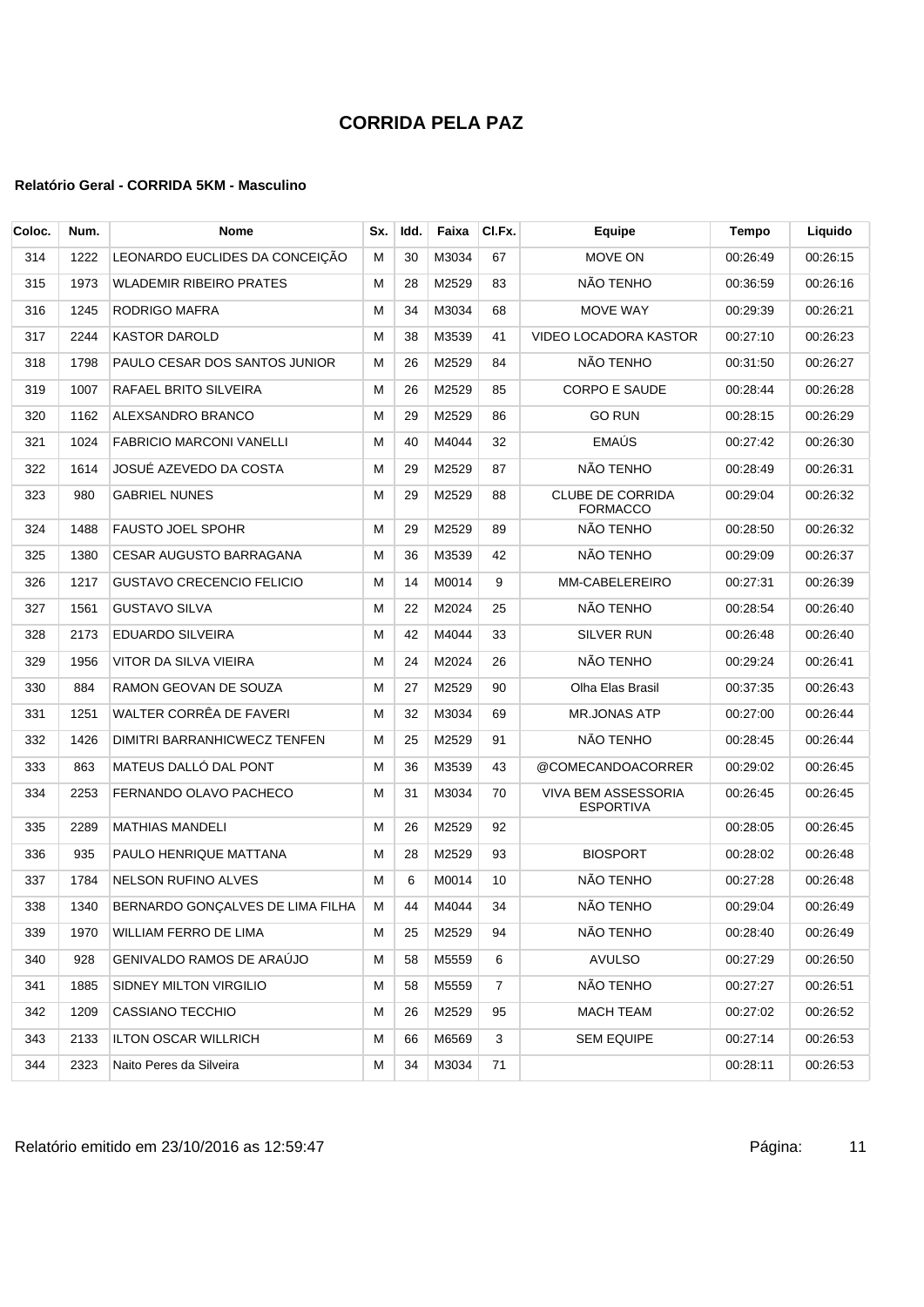| Coloc. | Num. | Nome                                  | Sx. | Idd. | Faixa | CI.Fx.         | Equipe                                      | Tempo    | Liquido  |
|--------|------|---------------------------------------|-----|------|-------|----------------|---------------------------------------------|----------|----------|
| 345    | 2336 | <b>CRISTIANO SAGAS</b>                | м   | 28   | M2529 | 96             |                                             | 00:29:10 | 00:26:53 |
| 346    | 1918 | THADEU LUIZ DA SILVA                  | м   | 32   | M3034 | 72             | NÃO TENHO                                   | 00:27:28 | 00:26:56 |
| 347    | 2273 | <b>EVANDRO SOARES RAUPP</b>           | M   | 38   | M3539 | 44             |                                             | 00:29:35 | 00:26:56 |
| 348    | 1327 | ANDREY ANDRADE                        | M   | 32   | M3034 | 73             | NÃO TENHO                                   | 00:27:40 | 00:26:58 |
| 349    | 1188 | <b>MAICON CUNHA ROGÉRIO</b>           | м   | 28   | M2529 | 97             | <b>JUST MEN</b>                             | 00:29:04 | 00:27:02 |
| 350    | 1969 | WILLIAM AILTON MARTINS                | м   | 32   | M3034 | 74             | NÃO TENHO                                   | 00:27:02 | 00:27:02 |
| 351    | 1204 | <b>BRUNO GÜINTER</b>                  | м   | 34   | M3034 | 75             | <b>LOUCOS POR CORRIDAS</b>                  | 00:28:03 | 00:27:03 |
| 352    | 1490 | FELIPE DA COSTA                       | M   | 27   | M2529 | 98             | NÃO TENHO                                   | 00:27:04 | 00:27:04 |
| 353    | 2168 | PAULO SERGIO DEMÉTRIO                 | М   | 36   | M3539 | $\blacksquare$ | <b>SEXTO SENTIDO</b>                        | 00:27:05 | 00:27:05 |
| 354    | 1556 | <b>GUILHERME SILVY</b>                | M   | 35   | M3539 | 45             | NÃO TENHO                                   | 00:29:34 | 00:27:06 |
| 355    | 1924 | THEO HENRIQUE GASPARINI TEIXEIRA      | M   | 33   | M3034 | 76             | NÃO TENHO                                   | 00:27:06 | 00:27:06 |
| 356    | 1331 | ANTONIO CARLOS DA ROCHA JUNIOR        | м   | 37   | M3539 | 46             | NÃO TENHO                                   | 00:29:36 | 00:27:07 |
| 357    | 1695 | <b>MANOEL DA SILVA</b>                | м   | 44   | M4044 | 35             | NÃO TENHO                                   | 00:27:51 | 00:27:08 |
| 358    | 1883 | SERGIO ARLAN PINTO RODRIGUES          | м   | 46   | M4549 | 15             | NÃO TENHO                                   | 00:29:31 | 00:27:08 |
| 359    | 2014 | <b>MARCELO ROSA</b>                   | M   | 32   | M3034 | 77             | <b>NEWPACE</b>                              | 00:27:48 | 00:27:08 |
| 360    | 1762 | <b>MAYCON BIANCO</b>                  | М   | 35   | M3539 | 47             | NÃO TENHO                                   | 00:29:32 | 00:27:09 |
| 361    | 2299 | THIAGO DE FARIAS                      | M   | 28   | M2529 | 99             |                                             | 00:30:44 | 00:27:09 |
| 362    | 1602 | JOAO VICTOR DOS SANTOS                | м   | 36   | M3539 | 48             | NÃO TENHO                                   | 00:27:33 | 00:27:11 |
| 363    | 2064 | HUGO DA SILVA DAL PONT                | м   | 38   | M3539 | 49             | PRORUNNER                                   | 00:29:28 | 00:27:14 |
| 364    | 1845 | ROBERTO SACARDO                       | M   | 28   | M2529 | 100            | NÃO TENHO                                   | 00:30:05 | 00:27:15 |
| 365    | 1651 | LEONARDO DE AZEVEDO ROSA              | м   | 27   | M2529 | 101            | NÃO TENHO                                   | 00:29:29 | 00:27:16 |
| 366    | 1932 | TONI DERIC VIEIRA                     | M   | 31   | M3034 | 78             | NÃO TENHO                                   | 00:29:03 | 00:27:16 |
| 367    | 2061 | VICTOR VIEIRA BARRETO                 | м   | 27   | M2529 | 102            | POLÍCIA MILITAR DE SANTA<br><b>CATARINA</b> | 00:29:07 | 00:27:18 |
| 368    | 2270 | EDUARDO MANOEL DA ROSA                | м   | 38   | M3539 | 50             |                                             | 00:27:53 | 00:27:18 |
| 369    | 1639 | <b>KLEBER SOARES COSTA</b>            | М   | 30   | M3034 | 79             | NÃO TENHO                                   | 00:29:08 | 00:27:19 |
| 370    | 1197 | ANDRÉ EMÍLIO SEVERO ROMAN             | м   | 47   | M4549 | 16             | <b>LOJA</b>                                 | 00:28:41 | 00:27:20 |
| 371    | 1950 | VINICIUS FRANCA DE SOUZA              | М   | 29   | M2529 | 103            | NÃO TENHO                                   | 00:29:01 | 00:27:23 |
| 372    | 987  | LEANDRO HENRIQUE MULLER DOS<br>SANTOS | м   | 29   | M2529 | 104            | COCA-COLA                                   | 00:28:07 | 00:27:26 |
| 373    | 2303 | THIAGO B. DA SILVA                    | M   | 35   | M3539 | 51             |                                             | 00:30:16 | 00:27:26 |
| 374    | 2117 | RODRIGO EDUARDO WELTER                | м   | 24   | M2024 | 27             | <b>RUN WELL</b>                             | 00:28:02 | 00:27:29 |
| 375    | 1799 | PAULO DE TARSO PEREIRA LINS           | м   | 24   | M2024 | 28             | NÃO TENHO                                   | 00:30:05 | 00:27:30 |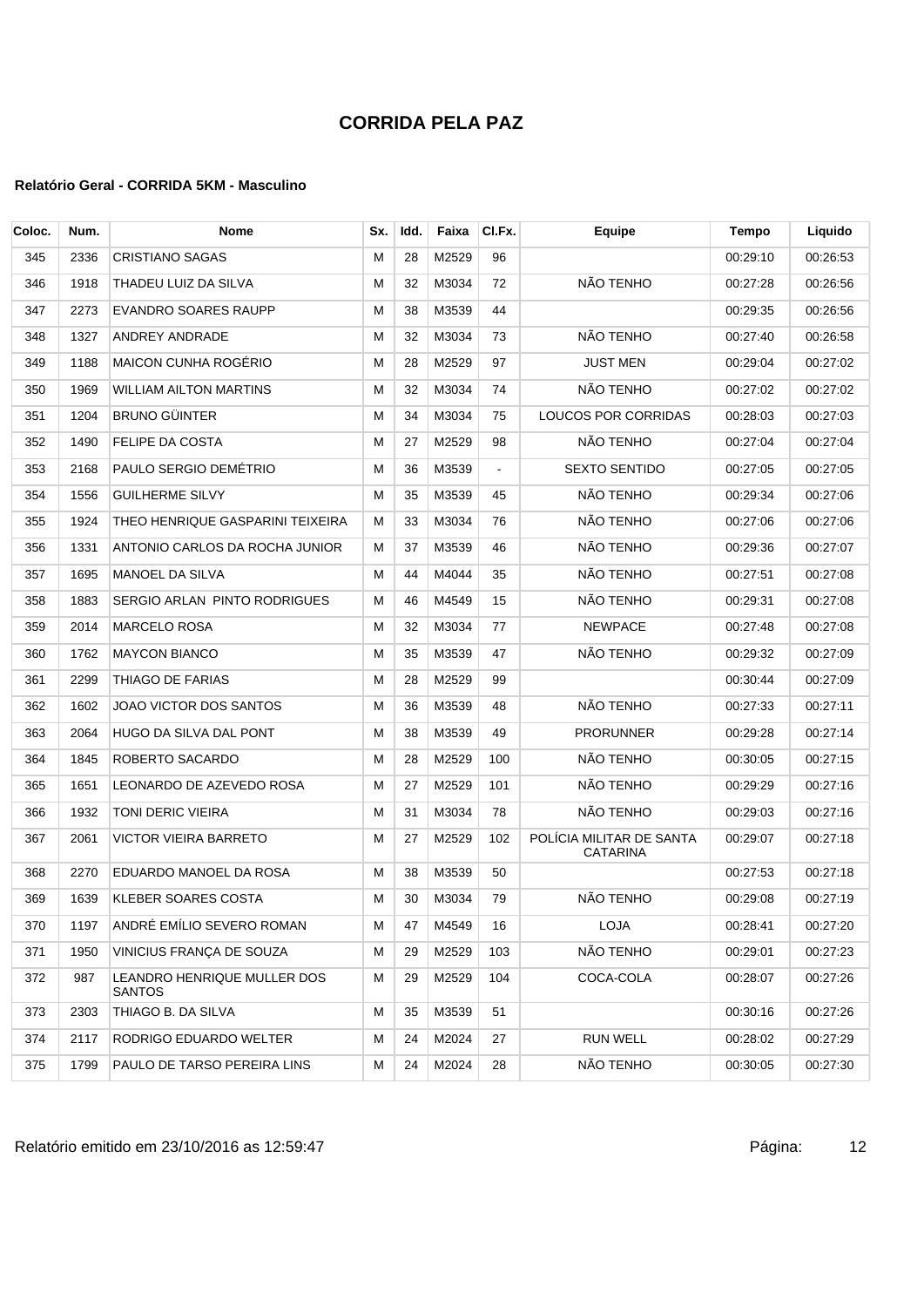| Coloc. | Num. | <b>Nome</b>                        | Sx.       | Idd. | Faixa    | CI.Fx. | <b>Equipe</b>                  | <b>Tempo</b> | Liquido  |
|--------|------|------------------------------------|-----------|------|----------|--------|--------------------------------|--------------|----------|
| 376    | 2101 | <b>JORGE LUIZ SILVEIRA</b>         | м         | 38   | M3539    | 52     | <b>RUN THE CITY</b>            | 00:28:24     | 00:27:30 |
| 377    | 1232 | CLAUDIO MARCIO JUSTIN              | м         | 43   | M4044    | 36     | MOVE WAY                       | 00:29:38     | 00:27:32 |
| 378    | 1388 | CLÁUDIO SCHENA JUNIOR              | м         | 25   | M2529    | 105    | NÃO TENHO                      | 00:30:19     | 00:27:33 |
| 379    | 1846 | <b>ROBSON MOREIRA</b>              | M         | 33   | M3034    | 80     | NÃO TENHO                      | 00:29:19     | 00:27:33 |
| 380    | 1153 | JULIANO BORGES DA SILVA            | M         | 35   | M3539    | 53     | <b>GD ASSESSORIA ESPORTIVA</b> | 00:28:38     | 00:27:36 |
| 381    | 1710 | <b>MARCOS LUIZ MARQUES MACHADO</b> | м         | 29   | M2529    | 106    | NÃO TENHO                      | 00:27:36     | 00:27:36 |
| 382    | 1005 | MARCELO ALCANTARA ABRAAO           | м         | 37   | M3539    | 54     | CORPO E SAUDE                  | 00:29:41     | 00:27:39 |
| 383    | 1102 | JORGE LUIZ CIVIDINI                | м         | 33   | M3034    | 81     | FREEDOM                        | 00:28:06     | 00:27:42 |
| 384    | 1689 | LUIZ RODRIGO GARCIA SHIRATA        | м         | 31   | M3034    | 82     | NÃO TENHO                      | 00:30:18     | 00:27:42 |
| 385    | 2051 | DOUGLAS DELVAN                     | M         | 28   | M2529    | 107    | PMSC - CEFAP - 6/1             | 00:30:17     | 00:27:43 |
| 386    | 1326 | ANDREW REINALDO CORREIA            | M         | 28   | M2529    | 108    | NÃO TENHO                      | 00:30:17     | 00:27:44 |
| 387    | 898  | <b>GUILHERME HUMBERTO MENDES</b>   | м         | 18   | M1519    | 15     | <b>ACADEMIA NEW CORPORE</b>    | 00:28:41     | 00:27:46 |
| 388    | 1236 | FELIPE ROCHA                       | M         | 25   | M2529    | 109    | MOVE WAY                       | 00:31:11     | 00:27:48 |
| 389    | 2056 | DOUGLAS FELIPE MACHADO             | M         | 27   | M2529    | 110    | PMSC 6P 1C                     | 00:30:22     | 00:27:48 |
| 390    | 1242 | MARCELLO LIMA DE MELLO             | м         | 30   | M3034    | 83     | MOVE WAY                       | 00:31:12     | 00:27:50 |
| 391    | 1641 | LEANDRO CORDEIRO                   | М         | 25   | M2529    | 111    | NÃO TENHO                      | 00:27:50     | 00:27:50 |
| 392    | 2189 | <b>GABRIEL P. BENEDUZI</b>         | м         | 16   | M1519    | 16     | STÚDIO REMO GAME               | 00:29:04     | 00:27:52 |
| 393    | 1278 | AIRTON DE SOUZA                    | м         | 38   | M3539    | 55     | NÃO TENHO                      | 00:32:06     | 00:27:54 |
| 394    | 1159 | <b>ISRAEL MAX DA SILVA</b>         | м         | 39   | M3539    | 56     | GERAÇÃO SAÚDE                  | 00:28:08     | 00:27:59 |
| 395    | 1439 | EDERSON SILVANO DE SOUZA           | м         | 37   | M3539    | 57     | NÃO TENHO                      | 00:28:38     | 00:27:59 |
| 396    | 1765 | <b>MAYKON LUIZ FERREIRA</b>        | м         | 29   | M2529    | 112    | NÃO TENHO                      | 00:30:34     | 00:28:00 |
| 397    | 2073 | <b>MATHEUS DARELLA DUTRA</b>       | M         | 23   | M2024    | 29     | QUALIREDE                      | 00:35:23     | 00:28:02 |
| 398    | 1072 | FELIPE CARDOSO SALES               | M         | 27   | M2529    | 113    | <b>EXCEDENTES PMSC</b>         | 00:31:00     | 00:28:03 |
| 399    | 1539 | GEOVANE ASSIS DE OLIVEIRA          | м         | 29   | M2529    | 114    | NÃO TENHO                      | 00:30:06     | 00:28:03 |
| 400    | 1780 | NARIEL NILTON COSTA                | м         | 26   | M2529    | 115    | NÃO TENHO                      | 00:30:06     | 00:28:03 |
| 401    |      | 1848 RODRIGO BITTENCOURT DE LIMA   | ${\sf M}$ |      | 21 M2024 | 30     | NÃO TENHO                      | 00:31:17     | 00:28:05 |
| 402    | 2026 | VICTOR GÓMEZ ESTIGARRIBIA          | м         | 38   | M3539    | 58     | <b>NEWPACE</b>                 | 00:28:36     | 00:28:06 |
| 403    | 1029 | ALECSANDRO BEZ STOLK               | М         | 29   | M2529    | 116    | ENGIE BRASIL ENERGIA SA        | 00:32:19     | 00:28:07 |
| 404    | 1267 | <b>ADRIAN BRITO</b>                | м         | 24   | M2024    | 31     | NÃO TENHO                      | 00:30:17     | 00:28:07 |
| 405    | 1685 | LUIZ FERNANDO KUHNEN               | м         | 29   | M2529    | 117    | NÃO TENHO                      | 00:30:09     | 00:28:07 |
| 406    | 1821 | RAPHAEL FURTADO                    | М         | 22   | M2024    | 32     | NÃO TENHO                      | 00:30:17     | 00:28:07 |
| 407    | 965  | <b>GUSTAVO MACHADO</b>             | м         | 24   | M2024    | 33     | <b>CATARINA TOUCH</b>          | 00:33:11     | 00:28:08 |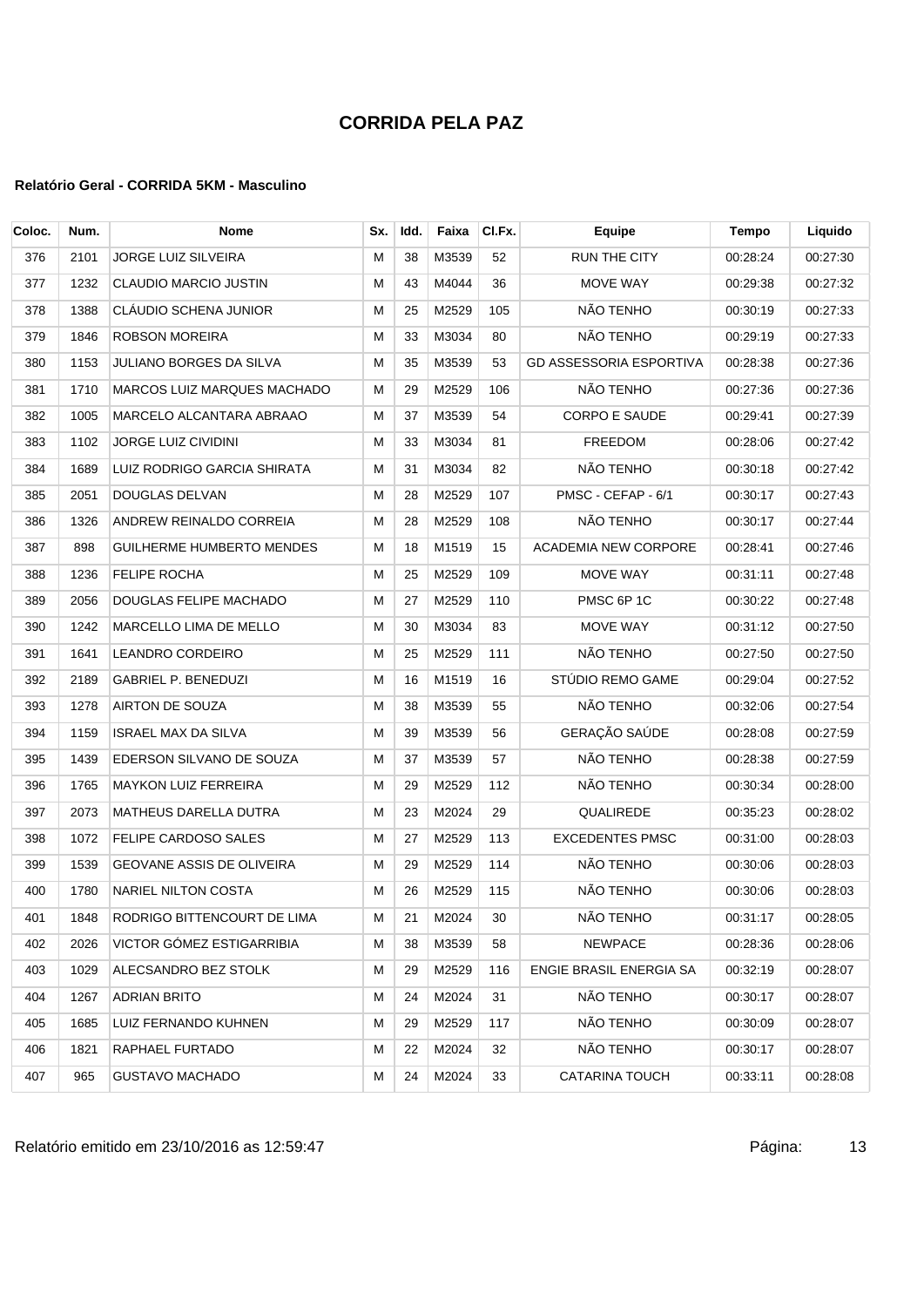| Coloc. | Num. | <b>Nome</b>                                       | Sx. | Idd. | Faixa | CI.Fx.         | <b>Equipe</b>           | Tempo    | Liquido  |
|--------|------|---------------------------------------------------|-----|------|-------|----------------|-------------------------|----------|----------|
| 408    | 1793 | OTAVIO NILDO FLORINDO                             | м   | 24   | M2024 | 34             | NÃO TENHO               | 00:30:13 | 00:28:09 |
| 409    | 2263 | <b>BRUNO WILLIANS BURICH</b>                      | м   | 27   | M2529 | 118            |                         | 00:28:55 | 00:28:11 |
| 410    | 1033 | DAVI ROGÉRIO MORELATO                             | М   | 32   | M3034 | 84             | ENGIE BRASIL ENERGIA SA | 00:38:42 | 00:28:13 |
| 411    | 1683 | LUIZ CARLOS ABELHA JUNIOR                         | м   | 26   | M2529 | 119            | NÃO TENHO               | 00:30:50 | 00:28:15 |
| 412    | 1708 | MARCOS ANTÔNIO BRAGA JUNIOR                       | м   | 29   | M2529 | 120            | NÃO TENHO               | 00:28:16 | 00:28:16 |
| 413    | 1601 | JOÃO TALGINO RACHADEL JUNIOR                      | М   | 26   | M2529 | 121            | NÃO TENHO               | 00:30:39 | 00:28:18 |
| 414    | 2052 | <b>JADER</b>                                      | м   | 27   | M2529 | 122            | PMSC / 6P1C             | 00:28:19 | 00:28:19 |
| 415    | 1542 | <b>GIOVAN MICHELS</b>                             | M   | 29   | M2529 | 123            | NÃO TENHO               | 00:30:38 | 00:28:20 |
| 416    | 2494 | Felipe da Silva Vieira                            | М   | 30   | M3034 | 85             |                         | 00:28:20 | 00:28:20 |
| 417    | 1139 | <b>RENATO ISAIAS BRAGA</b>                        | м   | 63   | M6064 | $\overline{7}$ | G148                    | 00:28:26 | 00:28:21 |
| 418    | 2147 | <b>SCHARLES ROBINSON RAMPELOTTI</b>               | M   | 35   | M3539 | 59             | <b>SEM EQUIPE</b>       | 00:29:58 | 00:28:21 |
| 419    | 2087 | <b>ADELMIR MARTINS</b>                            | м   | 48   | M4549 | 17             | <b>RUN THE CITY</b>     | 00:30:24 | 00:28:22 |
| 420    | 1286 | ALESSANDRO GILSON PEREIRA                         | м   | 37   | M3539 | 60             | NÃO TENHO               | 00:31:30 | 00:28:26 |
| 421    | 2226 | <b>DINARTE SILVA</b>                              | M   | 62   | M6064 | 8              | VAGALUMES DO ASFALTO    | 00:28:52 | 00:28:26 |
| 422    | 1387 | CLÁUDIO ANDRÉ SCHMITT MIRANDA                     | М   | 31   | M3034 | 86             | NÃO TENHO               | 00:31:05 | 00:28:28 |
| 423    | 2175 | EDUARDO GALDINO                                   | M   | 33   | M3034 | 87             | <b>SOLO</b>             | 00:30:57 | 00:28:30 |
| 424    | 1574 | ISMAEL MARTINS DA ROSA                            | M   | 29   | M2529 | 124            | NÃO TENHO               | 00:31:03 | 00:28:31 |
| 425    | 2153 | <b>JOSE CARLOS VIEIRA</b>                         | м   | 45   | M4549 | 18             | <b>SENAC</b>            | 00:30:00 | 00:28:32 |
| 426    | 1600 | JOÃO PEDRO BON HERDY                              | м   | 27   | M2529 | 125            | NÃO TENHO               | 00:31:03 | 00:28:33 |
| 427    | 2043 | RAFAEL VARGAS                                     | M   | 35   | M3539 | 61             | PERFIL ROLAMENTOS       | 00:29:19 | 00:28:33 |
| 428    | 1776 | MURILO CEMIN BORGES                               | М   | 30   | M3034 | 88             | NÃO TENHO               | 00:30:42 | 00:28:35 |
| 429    | 2050 | NELSON TEIXEIRA SANTOS JÚNIOR                     | М   | 31   | M3034 | 89             | <b>PMSC</b>             | 00:30:47 | 00:28:35 |
| 430    | 1229 | ANTONIO PROSDOCIMO                                | M   | 55   | M5559 | 8              | MOVE WAY                | 00:29:07 | 00:28:37 |
| 431    | 1290 | ALEXANDRE BEIRITH NETO                            | м   | 24   | M2024 | 35             | NÃO TENHO               | 00:29:41 | 00:28:38 |
| 432    | 1697 | <b>MARCELO CARDOSO</b>                            | м   | 46   | M4549 | 19             | NÃO TENHO               | 00:29:05 | 00:28:40 |
| 433    |      | 1066 PAULO JOSÉ SENA DOS SANTOS                   | M   | 44   | M4044 | 37             | ESPAÇO FITNESS GRAVATAL | 00:30:35 | 00:28:41 |
| 434    | 1520 | <b>ISABELA CRUZ HEUS</b>                          | м   | 21   | M2024 | 36             | NÃO TENHO               | 00:29:32 | 00:28:42 |
| 435    | 1553 | GUILHERME ANDRÉ WELTER                            | м   | 25   | M2529 | 126            | NÃO TENHO               | 00:30:05 | 00:28:42 |
| 436    | 1525 | <b>FRANCISCO SACCO FLORES ALMEIDA</b><br>TEIXEIRA | м   | 22   | M2024 | 37             | NÃO TENHO               | 00:30:07 | 00:28:45 |
| 437    | 1433 | DOUGLAS LUIZ SOUZA                                | м   | 26   | M2529 | 127            | NÃO TENHO               | 00:30:51 | 00:28:46 |
| 438    | 2211 | ADRIANO FLORINDO DE ARRUDA                        | м   | 36   | M3539 | 62             | <b>TUCA BOLT</b>        | 00:29:32 | 00:28:48 |
| 439    | 1537 | <b>GEORGE PEREIRA</b>                             | м   | 53   | M5054 | 12             | NÃO TENHO               | 00:29:12 | 00:28:49 |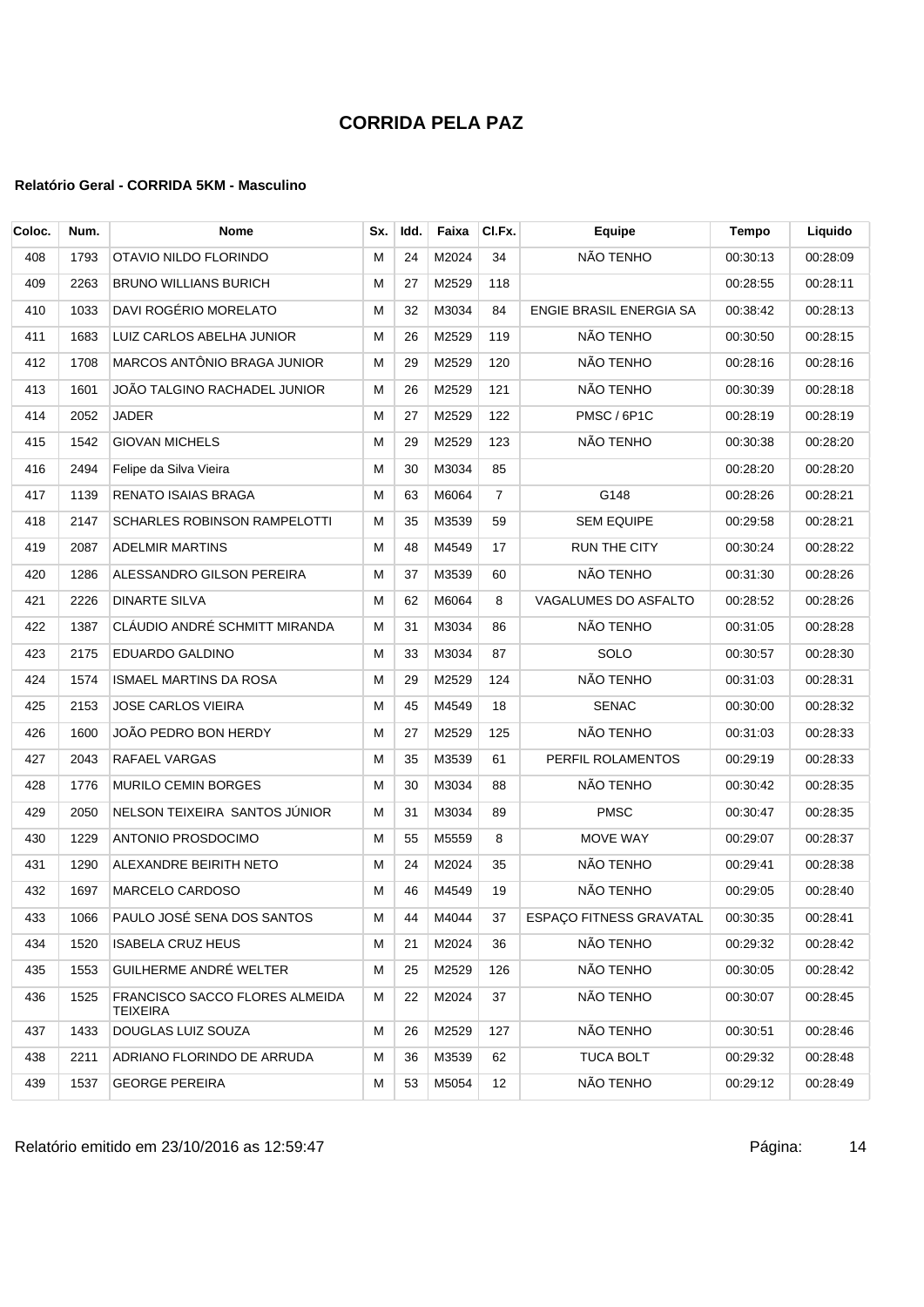| Coloc. | Num. | Nome                                | Sx. | Idd.     | Faixa | CI.Fx. | Equipe                                           | Tempo    | Liquido  |
|--------|------|-------------------------------------|-----|----------|-------|--------|--------------------------------------------------|----------|----------|
| 440    | 1852 | ROGERIO VIDAL DA FONSECA            | м   | 51       | M5054 | 13     | NÃO TENHO                                        | 00:29:06 | 00:28:49 |
| 441    | 1300 | ALISSON DA SILVA COSTA              | м   | 23       | M2024 | 38     | NÃO TENHO                                        | 00:29:42 | 00:28:52 |
| 442    | 2123 | <b>SERGIO LUIZ ZAMPIERI</b>         | М   | 59       | M5559 | 9      | SE CHEGAR TÁ BOM - UNIMED<br><b>EM MOVIMENTO</b> | 00:29:18 | 00:28:52 |
| 443    | 1460 | ELMO ALTINO SILVA                   | м   | 65       | M6569 | 4      | NÃO TENHO                                        | 00:31:45 | 00:28:53 |
| 444    | 1624 | JULIANO ALEXANDRE DO NASCIMENTO     | м   | 22       | M2024 | 39     | NÃO TENHO                                        | 00:31:26 | 00:28:53 |
| 445    | 1557 | <b>GUSTAVO BOSCO</b>                | м   | 27       | M2529 | 128    | NÃO TENHO                                        | 00:28:54 | 00:28:54 |
| 446    | 1515 | FILIPE LUCIANO LEHN                 | M   | 29       | M2529 | 129    | NÃO TENHO                                        | 00:30:53 | 00:28:57 |
| 447    | 1586 | JEAN CARLOS ADRIANO                 | М   | 29       | M2529 | 130    | NÃO TENHO                                        | 00:30:19 | 00:28:57 |
| 448    | 851  | ADRIANO DE OLIVEIRA SIEGEL          | м   | 38       | M3539 | 63     |                                                  | 00:29:54 | 00:29:00 |
| 449    | 2099 | GUILHERME SOARES STOCK              | м   | 26       | M2529 | 131    | <b>RUN THE CITY</b>                              | 00:30:04 | 00:29:05 |
| 450    | 2255 | DIEGO ZERBINATO                     | м   | 33       | M3034 | 90     | X ONE                                            | 00:29:07 | 00:29:07 |
| 451    | 1019 | <b>SERGIO PAULO STAHN</b>           | м   | 52       | M5054 | 14     | DAL FARRA                                        | 00:30:12 | 00:29:08 |
| 452    | 1672 | LUCAS RODRIGUES DE SOUZA            | М   | 26       | M2529 | 132    | NÃO TENHO                                        | 00:31:27 | 00:29:08 |
| 453    | 1350 | <b>BRUNO FRANCISCO DA SILVA</b>     | М   | 29       | M2529 | 133    | NÃO TENHO                                        | 00:31:45 | 00:29:09 |
| 454    | 2199 | <b>MARIO CESAR LINHARES JUNIOR</b>  | м   | 29       | M2529 | 134    | <b>SUCO MANIA FLORIPA</b>                        | 00:31:03 | 00:29:09 |
| 455    | 920  | WOLNEI DAL FARRA                    | м   | $\Omega$ | M0014 | 11     | AMIGOS QUE CORREM                                | 00:29:30 | 00:29:10 |
| 456    | 1642 | LEANDRO ESPÍNDOLA TORRES<br>BARBOSA | M   | 34       | M3034 | 91     | NÃO TENHO                                        | 00:31:47 | 00:29:10 |
| 457    | 995  | <b>EDUARDO BECKER</b>               | м   | 47       | M4549 | 20     | <b>COPICENTER RUN</b>                            | 00:30:20 | 00:29:14 |
| 458    | 1110 | PAULO STEINWANDTER                  | м   | 60       | M6064 | 9      | <b>FREEDOM</b>                                   | 00:30:10 | 00:29:17 |
| 459    | 2145 | RUY GUERRA DE BARCELLOS             | м   | 41       | M4044 | 38     | <b>SEM EQUIPE</b>                                | 00:31:37 | 00:29:19 |
| 460    | 1099 | GUILHERME MARCOS REIS               | м   | 26       | M2529 | 135    | <b>FREEDOM</b>                                   | 00:29:43 | 00:29:22 |
| 461    | 1558 | <b>GUSTAVO CHICATTO</b>             | м   | 29       | M2529 | 136    | NÃO TENHO                                        | 00:30:31 | 00:29:22 |
| 462    | 1954 | VINÍCIUS SEVERO PEREIRA             | м   | 31       | M3034 | 92     | NÃO TENHO                                        | 00:31:59 | 00:29:22 |
| 463    | 2036 | ALEXANDRE AMORIM                    | М   | 41       | M4044 | 39     | <b>PAR MAIS</b>                                  | 00:29:22 | 00:29:22 |
| 464    | 1126 | <b>MATEUS PRADO LONE</b>            | М   | 32       | M3034 | 93     | FULLHOUSE                                        | 00:32:03 | 00:29:23 |
| 465    | 1238 | GUILHERME ANTONIO MACHADO           | м   | 20       | M2024 | 40     | MOVE WAY                                         | 00:32:43 | 00:29:23 |
| 466    | 1751 | MATHEUS ANTONIO BRUXEL              | M   | 17       | M1519 | 17     | NÃO TENHO                                        | 00:31:24 | 00:29:23 |
| 467    | 1436 | DYONATHAN DA ROSA ABREU             | м   | 25       | M2529 | 137    | NÃO TENHO                                        | 00:31:25 | 00:29:25 |
| 468    | 1679 | LUIS FELIPE PERBONI                 | M   | 46       | M4549 | 21     | NÃO TENHO                                        | 00:30:14 | 00:29:26 |
| 469    | 1802 | PEDRO HENRIQUE DA SILVA             | м   | 0        | M0014 | 12     | NÃO TENHO                                        | 00:30:42 | 00:29:28 |
| 470    | 1113 | RAFAEL GARCIA EYMAEL                | M   | 43       | M4044 | 40     | FREEDOM                                          | 00:30:53 | 00:29:30 |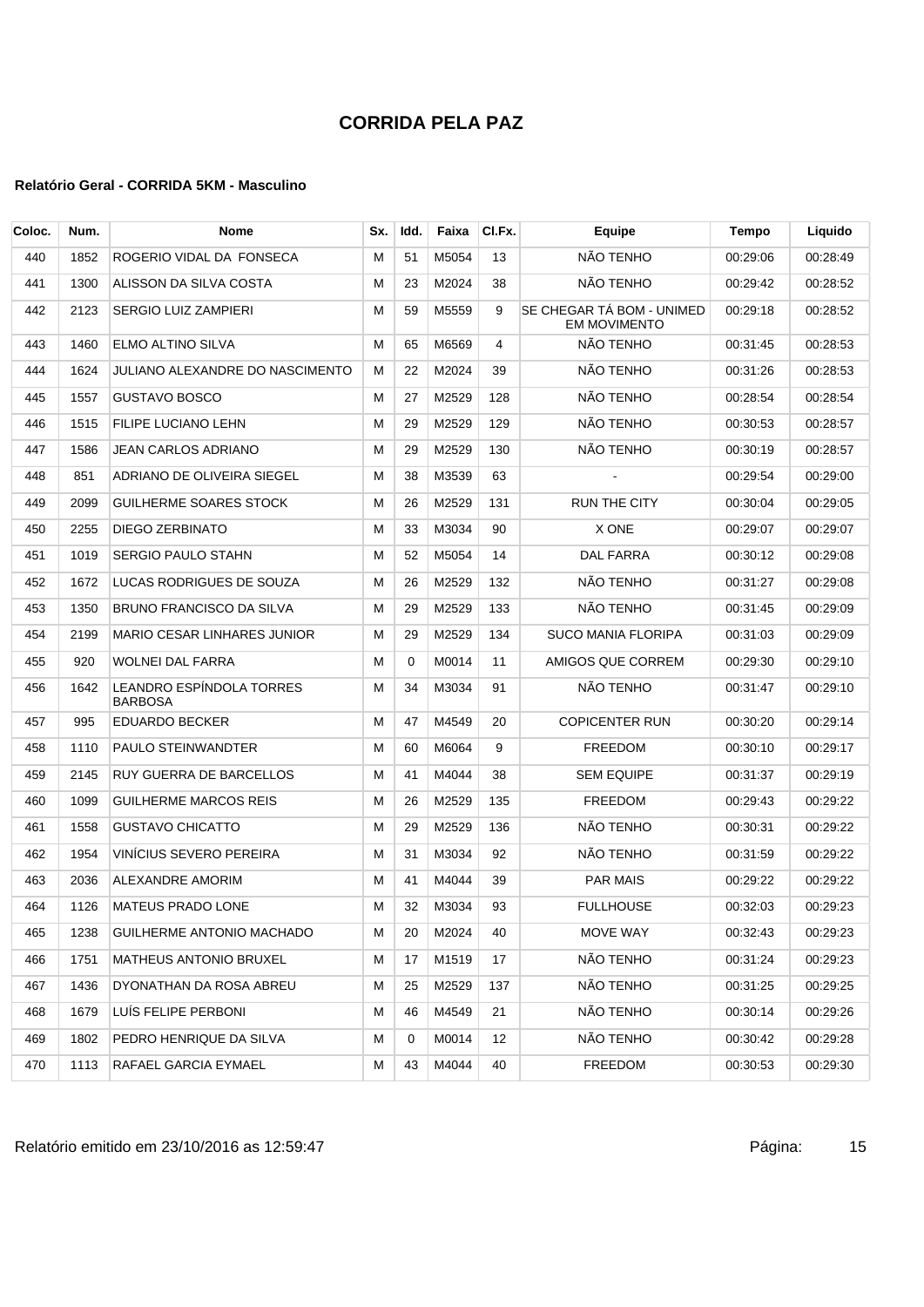### **Relatório Geral - CORRIDA 5KM - Masculino**

| Coloc. | Num. | <b>Nome</b>                                      | Sx. | Idd. | Faixa | CI.Fx. | Equipe                      | Tempo    | Liquido  |
|--------|------|--------------------------------------------------|-----|------|-------|--------|-----------------------------|----------|----------|
| 471    | 1966 | <b>WELLISON NETTO ALVES</b>                      | M   | 25   | M2529 | 138    | NÃO TENHO                   | 00:31:31 | 00:29:30 |
| 472    | 374  | DOUGLAS MARQUELEZ                                | м   | 24   | M2024 | 41     | NÃO TENHO                   | 00:31:56 | 00:29:32 |
| 473    | 1109 | <b>MAURICIO STEINWANDTER</b>                     | м   | 28   | M2529 | 139    | <b>FREEDOM</b>              | 00:30:25 | 00:29:32 |
| 474    | 1301 | ALISSON LUIZ MEDEIROS                            | M   | 31   | M3034 | 94     | NÃO TENHO                   | 00:31:31 | 00:29:32 |
| 475    | 1571 | <b>IRAE KLAMIR MATEUS</b>                        | М   | 34   | M3034 | 95     | NÃO TENHO                   | 00:32:57 | 00:29:34 |
| 476    | 1814 | RAFAEL MENDES ROGERIO                            | М   | 27   | M2529 | 140    | NÃO TENHO                   | 00:31:55 | 00:29:35 |
| 477    | 910  | SERGIO LUIS RIBEIRO TOMAZONI                     | М   | 44   | M4044 | 41     | <b>ACADEMIA NEW CORPORE</b> | 00:30:37 | 00:29:37 |
| 478    | 1260 | CLÁUDIO ZAMPARETTI                               | м   | 47   | M4549 | 22     | NÃO TEM                     | 00:31:19 | 00:29:41 |
| 479    | 1280 | <b>ALAN VIGNOLI</b>                              | М   | 24   | M2024 | 42     | NÃO TENHO                   | 00:30:53 | 00:29:41 |
| 480    | 913  | DARTANHAN ANTONIAZZI                             | М   | 45   | M4549 | 23     | <b>AÇOS LITORAL</b>         | 00:31:25 | 00:29:42 |
| 481    | 1421 | DEIVID DOS SANTOS DE OLIVEIRA                    | M   | 29   | M2529 | 141    | NÃO TENHO                   | 00:31:49 | 00:29:43 |
| 482    | 1425 | <b>DIEGO FERREIRA</b>                            | м   | 31   | M3034 | 96     | NÃO TENHO                   | 00:30:54 | 00:29:45 |
| 483    | 1640 | LAILSON MESQUITA DOS SANTOS                      | М   | 28   | M2529 | 142    | NÃO TENHO                   | 00:32:59 | 00:29:46 |
| 484    | 1654 | LEONARDO HENRIQUE DOS SANTOS                     | м   | 30   | M3034 | 97     | NÃO TENHO                   | 00:32:59 | 00:29:47 |
| 485    | 998  | AILTON GUSTAVO MAIA ARAUJO DE<br><b>OLIVEIRA</b> | М   | 25   | M2529 | 143    | <b>CORPO E SAUDE</b>        | 00:32:04 | 00:29:48 |
| 486    | 2067 | DANIEL LANKOSKI                                  | M   | 35   | M3539 | 64     | QUALIREDE                   | 00:31:38 | 00:29:49 |
| 487    | 1362 | CARLOS ALBERTO DOS SANTOS                        | м   | 36   | M3539 | 65     | NÃO TENHO                   | 00:30:24 | 00:29:50 |
| 488    | 1510 | FERNANDO GONZAGA                                 | м   | 31   | M3034 | 98     | NÃO TENHO                   | 00:32:19 | 00:29:50 |
| 489    | 1813 | RAFAEL FELIPE RIBEIRO CANTARUTTI                 | м   | 34   | M3034 | 99     | NÃO TENHO                   | 00:33:04 | 00:29:52 |
| 490    | 1018 | PEDRO RICARDO STAHN                              | М   | 17   | M1519 | 18     | DAL FARRA                   | 00:30:57 | 00:29:53 |
| 491    | 2069 | FILIPE CARLOS MACHADO                            | М   | 33   | M3034 | 100    | QUALIREDE                   | 00:31:43 | 00:29:53 |
| 492    | 1364 | <b>CARLOS EDUARDO FELICIANO</b>                  | M   | 27   | M2529 | 144    | NÃO TENHO                   | 00:32:47 | 00:29:54 |
| 493    | 1927 | THIAGO FERREIRA BENTES                           | М   | 36   | M3539 | 66     | VIVA BEM                    | 00:30:46 | 00:29:54 |
| 494    | 2137 | LOURIVAL NUNES                                   | M   | 66   | M6569 | 5      | <b>SEM EQUIPE</b>           | 00:30:15 | 00:29:54 |
| 495    | 1289 | ALEXANDRE AGUILERA                               | м   | 26   | M2529 | 145    | NÃO TENHO                   | 00:31:42 | 00:29:55 |
| 496    | 1336 | AYRTON NEVES SILVA                               | М   | 31   | M3034 | 101    | NÃO TENHO                   | 00:30:46 | 00:29:56 |
| 497    | 1366 | CARLOS ROBERTO DA COSTA JUNIOR                   | М   | 28   | M2529 | 146    | NÃO TENHO                   | 00:32:48 | 00:29:56 |
| 498    | 1135 | MANOEL JOÃO BENTO FILHO                          | м   | 65   | M6569 | 6      | G148                        | 00:30:35 | 00:29:59 |
| 499    | 1559 | <b>GUSTAVO DE LARA POSICH</b>                    | M   | 26   | M2529 | 147    | NÃO TENHO                   | 00:30:04 | 00:30:00 |
| 500    | 1598 | JOÃO FERNANDES FILHO                             | м   | 63   | M6064 | 10     | NÃO TENHO                   | 00:31:18 | 00:30:00 |
| 501    | 1250 | JONAVAL FREIRE                                   | м   | 41   | M4044 | 42     | <b>MR.JONAS ATP</b>         | 00:30:19 | 00:30:03 |
| 502    | 1610 | JOSÉ LAURINDO DE SOUZA NETO                      | м   | 21   | M2024 | 43     | NÃO TENHO                   | 00:33:15 | 00:30:03 |

Relatório emitido em 23/10/2016 as 12:59:47 em 23/10/2016 as 12:59:47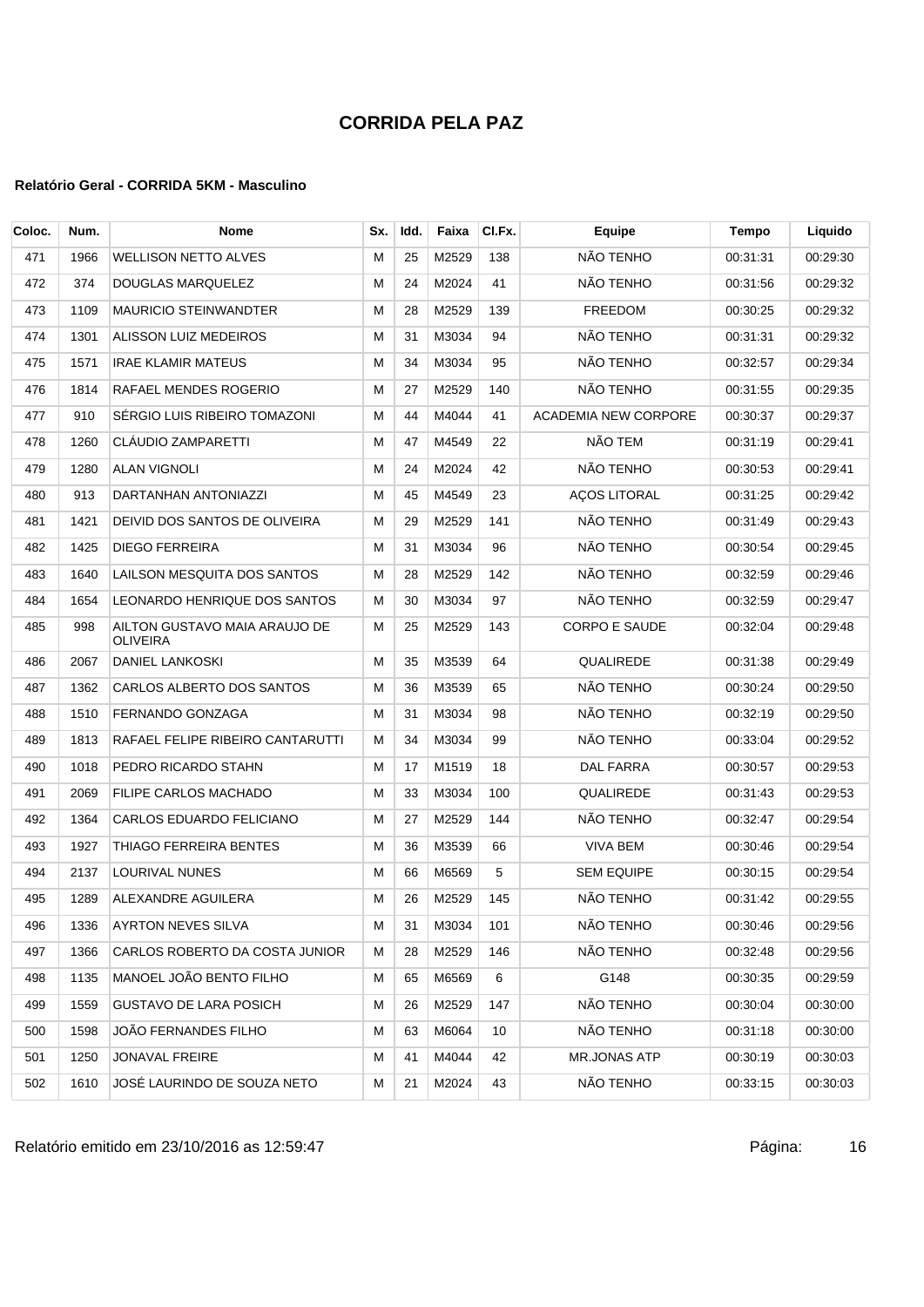### **Relatório Geral - CORRIDA 5KM - Masculino**

| Coloc. | Num. | <b>Nome</b>                          | Sx. | Idd. | Faixa | CI.Fx.         | Equipe                                      | Tempo    | Liquido  |
|--------|------|--------------------------------------|-----|------|-------|----------------|---------------------------------------------|----------|----------|
| 503    | 1527 | <b>GABRIEL VIEIRA BARCELOS</b>       | м   | 14   | M0014 | 13             | NÃO TENHO                                   | 00:31:42 | 00:30:08 |
| 504    | 889  | <b>VALDENIR COSME INACIO</b>         | м   | 47   | M4549 | 24             | ACADEMIA BEM ESTAR                          | 00:31:07 | 00:30:16 |
| 505    | 1935 | VALMIR ROBERTO GREGORIO PALOMO       | М   | 44   | M4044 | 43             | NÃO TENHO                                   | 00:31:57 | 00:30:16 |
| 506    | 1199 | <b>GUSTAVO BOFF DE OLIVEIRA</b>      | м   | 28   | M2529 | 148            | <b>LOJA</b>                                 | 00:32:14 | 00:30:17 |
| 507    | 1427 | DIOGO ARCELINO PEREIRA               | м   | 27   | M2529 | 149            | NÃO TENHO                                   | 00:32:09 | 00:30:18 |
| 508    | 2004 | FREDERICO TADEU DA SILVA             | м   | 38   | M3539 | 67             | <b>NEWPACE</b>                              | 00:30:32 | 00:30:21 |
| 509    | 1988 | RODRIGO OLIVEIRA DE OLIVEIRA         | м   | 34   | M3034 | 102            | <b>NET RUNNING</b>                          | 00:31:21 | 00:30:24 |
| 510    | 2247 | MARCUS VINÍCIUS FERRAZ HAUDSCH       | м   | 39   | M3539 | 68             | <b>VIVA BEM</b>                             | 00:31:12 | 00:30:24 |
| 511    | 2161 | <b>GUILHERME SILVA LAYDNER</b>       | м   | 27   | M2529 | $\blacksquare$ | <b>SEXTO SENTIDO</b>                        | 00:30:25 | 00:30:25 |
| 512    | 1944 | VICTOR ANDREAS ROCHA BAUMANN         | м   | 31   | M3034 | 103            | NÃO TENHO                                   | 00:32:21 | 00:30:26 |
| 513    | 1826 | RAULINO DAL BÓ FILHO                 | м   | 58   | M5559 | 10             | <b>ICARA RUNNERS</b>                        | 00:32:06 | 00:30:27 |
| 514    | 2286 | LUIZ HENRIQUE DA SILVA               | м   | 51   | M5054 | 15             |                                             | 00:31:06 | 00:30:29 |
| 515    | 1075 | <b>DENIS LACERDA PAES</b>            | м   | 24   | M2024 | 44             | <b>FAMILIA PAES</b>                         | 00:31:22 | 00:30:35 |
| 516    | 1855 | RONI DOMINGOS DA ROSA                | M   | 30   | M3034 | 104            | NÃO TENHO                                   | 00:33:00 | 00:30:36 |
| 517    | 1684 | LUIZ EDUARDO COSTA BRAZIL            | М   | 31   | M3034 | 105            | NÃO TENHO                                   | 00:33:28 | 00:30:37 |
| 518    | 1485 | <b>FABRICIO MORO</b>                 | м   | 30   | M3034 | 106            | NÃO TENHO                                   | 00:33:29 | 00:30:38 |
| 519    | 2144 | RODRIGO MEDEIROS                     | M   | 31   | M3034 | 107            | <b>SEM EQUIPE</b>                           | 00:33:28 | 00:30:38 |
| 520    | 1580 | JADER ISRAEL DOMINGOS                | м   | 28   | M2529 | 150            | NÃO TENHO                                   | 00:33:00 | 00:30:39 |
| 521    | 1713 | <b>MARCUS VINICIUS DRISSEN SILVA</b> | м   | 48   | M4549 | 25             | NÃO TENHO                                   | 00:32:03 | 00:30:39 |
| 522    | 1482 | FABIO JOSE DOS SANTOS                | м   | 30   | M3034 | 108            | NÃO TENHO                                   | 00:33:00 | 00:30:40 |
| 523    | 2138 | LUIZ CARLOS DE SOUZA                 | м   | 66   | M6569 | $\overline{7}$ | <b>SEM EQUIPE</b>                           | 00:31:40 | 00:30:43 |
| 524    | 1458 | ELIEDER VITÓRIA COSTA                | м   | 42   | M4044 | 44             | NÃO TENHO                                   | 00:33:39 | 00:30:44 |
| 525    | 1536 | <b>GEORGE ALYSSON FERREIRA</b>       | м   | 39   | M3539 | 69             | NÃO TENHO                                   | 00:34:02 | 00:30:44 |
| 526    | 2044 | <b>EDSON LUIZ TEIXEIRA</b>           | м   | 30   | M3034 | 109            | <b>PM</b>                                   | 00:33:59 | 00:30:47 |
| 527    | 2143 | RAFAEL DE SOUZA                      | м   | 34   | M3034 | 110            | <b>SEM EQUIPE</b>                           | 00:32:45 | 00:30:47 |
| 528    |      | 1464 ENZO AMBROSI FERRI              | M   | 27   | M2529 | 151            | NÃO TENHO                                   | 00:33:54 | 00:30:56 |
| 529    | 2060 | JOAO RICARDO BROERING                | м   | 27   | M2529 | 152            | POLICIA MILITAR DE SANTA<br><b>CATARINA</b> | 00:33:54 | 00:30:56 |
| 530    | 1486 | FARLLON CAPORAL ALBINO               | м   | 25   | M2529 | 153            | NÃO TENHO                                   | 00:33:56 | 00:30:57 |
| 531    | 1833 | RENAN BARCELOS DE BEM SILVA          | м   | 24   | M2024 | 45             | NÃO TENHO                                   | 00:33:56 | 00:30:57 |
| 532    | 1967 | WILIAN CLEISON KAPPEL BERGMANN       | м   | 23   | M2024 | 46             | NÃO TENHO                                   | 00:33:56 | 00:30:57 |
| 533    | 867  | PATRYCK PACHECO DA SILVEIRA          | м   | 26   | M2529 | 154            | 1 PEL 1ª CIA - CFAP                         | 00:33:56 | 00:30:58 |
| 534    | 1305 | ALVARO SILVA MARTINS                 | М   | 24   | M2024 | 47             | NÃO TENHO                                   | 00:33:57 | 00:30:58 |

Relatório emitido em 23/10/2016 as 12:59:47 em 23/10/2016 as 12:59:47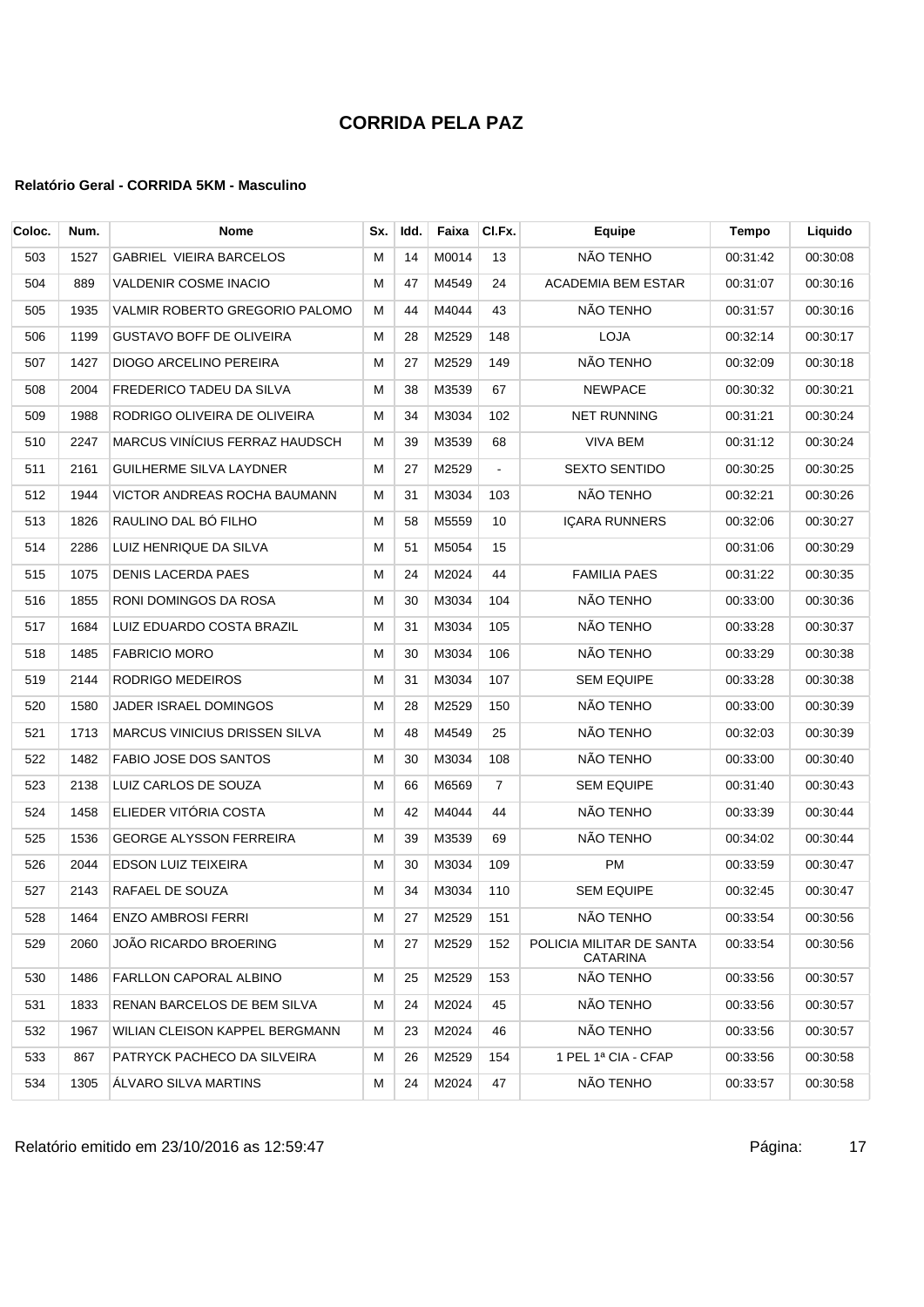| Coloc. | Num. | Nome                                        | Sx. | Idd.     | Faixa | CI.Fx. | <b>Equipe</b>                               | Tempo    | Liquido  |
|--------|------|---------------------------------------------|-----|----------|-------|--------|---------------------------------------------|----------|----------|
| 535    | 1508 | FERNANDO FERREIRA SOMBRIO                   | м   | 30       | M3034 | 111    | NÃO TENHO                                   | 00:33:02 | 00:30:58 |
| 536    | 1937 | VANDERLEI FERNANDES LEAL JUNIOR             | м   | 39       | M3539 | 70     | NÃO TENHO                                   | 00:34:29 | 00:30:58 |
| 537    | 1775 | MURIEL NEVES GOMES                          | М   | 29       | M2529 | 155    | NÃO TENHO                                   | 00:33:59 | 00:31:00 |
| 538    | 1224 | ALEXANDRE LUDVIG                            | м   | 41       | M4044 | 45     | MOVE WAY                                    | 00:36:40 | 00:31:02 |
| 539    | 1235 | <b>DIONISIO SCHMIDT</b>                     | М   | 49       | M4549 | 26     | MOVE WAY                                    | 00:34:24 | 00:31:04 |
| 540    | 1611 | JOSÉ SOARES                                 | м   | 67       | M6569 | 8      | NÃO TENHO                                   | 00:31:16 | 00:31:07 |
| 541    | 1705 | <b>MARCIO LOPES GOMES</b>                   | м   | 25       | M2529 | 156    | NÃO TENHO                                   | 00:33:55 | 00:31:08 |
| 542    | 1528 | GABRIEL DE ANDRADE DIAS VIEIRA              | м   | 28       | M2529 | 157    | NÃO TENHO                                   | 00:33:59 | 00:31:11 |
| 543    | 2193 | JOSÉ W. RIBEIRO                             | м   | 58       | M5559 | 11     | STÚDIO REMO GAME                            | 00:31:58 | 00:31:13 |
| 544    | 2198 | <b>WILSON RIBEIRO</b>                       | M   | 33       | M3034 | 112    | STÚDIO REMO GAME                            | 00:31:58 | 00:31:13 |
| 545    | 1974 | WYLLIAN DIEGO DOS SANTOS OLIVEIRA           | м   | 27       | M2529 | 158    | NÃO TENHO                                   | 00:33:57 | 00:31:14 |
| 546    | 1351 | BRUNO LUIZ DOS SANTOS                       | м   | 28       | M2529 | 159    | NÃO TENHO                                   | 00:33:58 | 00:31:15 |
| 547    | 1404 | DANIEL WEGNER SILVA                         | M   | 30       | M3034 | 113    | NÃO TENHO                                   | 00:33:58 | 00:31:15 |
| 548    | 2081 | SANDRO MARCOS DA SILVA DOS<br><b>SANTOS</b> | M   | 45       | M4549 | 27     | <b>RICARDO SARDA</b>                        | 00:33:13 | 00:31:15 |
| 549    | 1453 | EDUARDO SCHUTZ ZIMMERMANN                   | м   | 25       | M2529 | 160    | NÃO TENHO                                   | 00:32:39 | 00:31:16 |
| 550    | 2083 | BRUNO STÉFANO GUERRA DE SOUZA               | М   | 28       | M2529 | 161    | RICARDO SARDÁ ACESSORIA<br><b>ESPORTIVA</b> | 00:33:13 | 00:31:16 |
| 551    | 2245 | <b>GERSON COELHO</b>                        | м   | 61       | M6064 | 11     | <b>VIVA BEM</b>                             | 00:31:55 | 00:31:17 |
| 552    | 1530 | GABRIEL OLIVEIRA AVILA                      | M   | 28       | M2529 | 162    | NÃO TENHO                                   | 00:33:45 | 00:31:18 |
| 553    | 1879 | SANDRO MORETTI PERES                        | м   | 47       | M4549 | 28     | NÃO TENHO                                   | 00:31:27 | 00:31:19 |
| 554    | 1812 | RAFAEL AUGUSTO BARON                        | М   | 28       | M2529 | 163    | NÃO TENHO                                   | 00:33:01 | 00:31:22 |
| 555    | 1949 | <b>VINÍCIUS ANDRADE</b>                     | М   | 24       | M2024 | 48     | NÃO TENHO                                   | 00:34:02 | 00:31:23 |
| 556    | 2207 | ALCIONE VICENTE SCHMITT                     | м   | 46       | M4549 | 29     | <b>TREINEBEM</b>                            | 00:32:11 | 00:31:24 |
| 557    | 2306 | Tiago de Moura                              | М   | $\Omega$ | M0014 | 14     |                                             | 00:34:47 | 00:31:24 |
| 558    | 1744 | <b>MARIO CESAR LINHARES JR</b>              | М   | 35       | M3539 | 71     | NÃO TENHO                                   | 00:33:19 | 00:31:25 |
| 559    | 1352 | <b>BRUNO MATOS DE SOUZA</b>                 | М   | 29       | M2529 | 164    | NÃO TENHO                                   | 00:33:55 | 00:31:27 |
| 560    | 1462 | ELTON CARDOSO PIUCO                         | M   | 25       | M2529 | 165    | NÃO TENHO                                   | 00:34:01 | 00:31:30 |
| 561    | 880  | MICHEL VOLNEI DA SILVA                      | м   | 24       | M2024 | 49     | Olha Elas Brasil                            | 00:33:43 | 00:31:31 |
| 562    | 1987 | ZILDO LUIZ DE SOUZA FILHO                   | М   | 24       | M2024 | 50     | <b>NENHUMA</b>                              | 00:33:58 | 00:31:32 |
| 563    | 1306 | AMADEU E. LEAL JUNIOR                       | М   | 27       | M2529 | 166    | NÃO TENHO                                   | 00:33:56 | 00:31:34 |
| 564    | 1411 | DAVI TEIXEIRA SCHIEFLER MEDEIROS            | м   | 29       | M2529 | 167    | NÃO TENHO                                   | 00:33:55 | 00:31:34 |
| 565    | 1495 | FELIPE GIMENEZ JAQUES                       | М   | 14       | M0014 | 15     | NÃO TENHO                                   | 00:32:17 | 00:31:36 |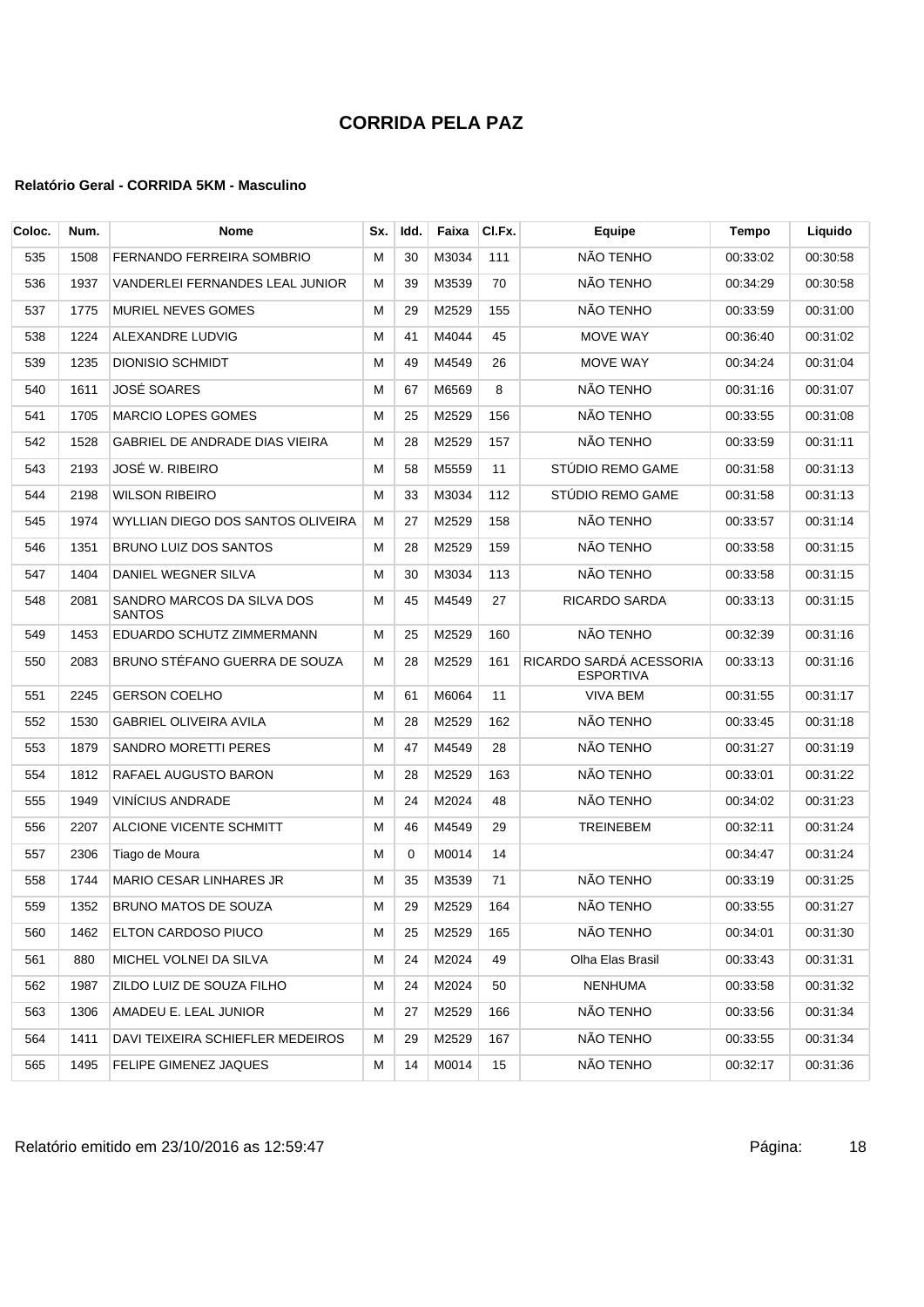| Coloc. | Num. | <b>Nome</b>                                     | Sx. | Idd. | Faixa | CI.Fx.         | <b>Equipe</b>            | Tempo    | Liquido  |
|--------|------|-------------------------------------------------|-----|------|-------|----------------|--------------------------|----------|----------|
| 566    | 1529 | <b>GABRIEL DE SANTIAGO SOUZA</b>                | M   | 30   | M3034 | 114            | NÃO TENHO                | 00:34:01 | 00:31:38 |
| 567    | 1583 | JANDER GUIMARÃES DA SILVA                       | М   | 36   | M3539 | 72             | NÃO TENHO                | 00:33:38 | 00:31:38 |
| 568    | 2259 | <b>EDUARDO ZILLI</b>                            | M   | 34   | M3034 | 115            | <b>ZILLI VEICULOS</b>    | 00:33:26 | 00:31:38 |
| 569    | 395  | FELIPE AQUINO PEDROZO                           | M   | 28   | M2529 | 168            | NÃO TENHO                | 00:33:59 | 00:31:39 |
| 570    | 2157 | DIEGO TALAVERA                                  | M   | 28   | M2529 | $\blacksquare$ | <b>SEXTO SENTIDO</b>     | 00:31:40 | 00:31:40 |
| 571    | 2284 | <b>LEANDRO ODI</b>                              | M   | 32   | M3034 | 116            |                          | 00:32:49 | 00:31:44 |
| 572    | 2017 | PAULO RENATO ALBERNAZ GONÇALVES                 | М   | 37   | M3539 | 73             | <b>NEWPACE</b>           | 00:33:17 | 00:31:47 |
| 573    | 932  | <b>NELSON TONON NETO</b>                        | м   | 21   | M2024 | 51             | <b>BAYER LEVERKELSEN</b> | 00:33:28 | 00:31:49 |
| 574    | 1540 | GEOVANI OLIVEIRA BITTENCOURT DA<br><b>SILVA</b> | M   | 24   | M2024 | 52             | NÃO TENHO                | 00:33:09 | 00:31:50 |
| 575    | 1767 | MICHAEL CELESTINO RANGEL SIQUEIRA               | м   | 29   | M2529 | 169            | NÃO TENHO                | 00:34:30 | 00:31:51 |
| 576    | 1978 | FRED EDUARDO MARQUES SALGADO                    | М   | 29   | M2529 | 170            | <b>NENHUM</b>            | 00:34:30 | 00:31:51 |
| 577    | 1125 | SEBASTIÃO LUIZ PEREIRA                          | M   | 49   | M4549 | 30             | <b>FREEDON</b>           | 00:32:45 | 00:31:53 |
| 578    | 1512 | FERNANDO MARCONDES CUNHA                        | м   | 41   | M4044 | 46             | NÃO TENHO                | 00:34:23 | 00:31:57 |
| 579    | 1670 | LUCAS AMANTE CARDOSO                            | M   | 27   | M2529 | 171            | NÃO TENHO                | 00:32:45 | 00:32:00 |
| 580    | 903  | LUCIO LOPES DE VARGAS                           | M   | 45   | M4549 | 31             | ACADEMIA NEW CORPORE     | 00:33:08 | 00:32:06 |
| 581    | 1493 | FELIPE DIAS DE OLIVEIRA E BRITTO                | M   | 30   | M3034 | 117            | NÃO TENHO                | 00:34:46 | 00:32:06 |
| 582    | 1160 | JOSÉ DA ROSA                                    | M   | 50   | M5054 | 16             | GERAÇÃO SAÚDE            | 00:32:19 | 00:32:09 |
| 583    | 2038 | <b>JUAN NICOLAS</b>                             | M   | 48   | M4549 | 32             | PARTICIPANTE INDIVIDUAL  | 00:35:02 | 00:32:10 |
| 584    | 2349 | <b>MIKE MARTINS</b>                             | М   | 15   | M1519 | 19             |                          | 00:33:08 | 00:32:10 |
| 585    | 1805 | <b>PIERRE DIAS</b>                              | M   | 30   | M3034 | 118            | NÃO TENHO                | 00:33:44 | 00:32:15 |
| 586    | 1319 | ANDRÉ MARQUES                                   | M   | 41   | M4044 | 47             | NÃO TENHO                | 00:33:09 | 00:32:19 |
| 587    | 1992 | <b>ADILSON KREMER</b>                           | М   | 64   | M6064 | 12             | <b>NEWPACE</b>           | 00:32:36 | 00:32:22 |
| 588    | 1681 | LUIS MORGADO MARQUES DO<br><b>NASCIMENTO</b>    | M   | 65   | M6569 | 9              | NÃO TENHO                | 00:33:06 | 00:32:23 |
| 589    | 1706 | MÁRCIO SILVÉRIO FILHO                           | M   | 27   | M2529 | 172            | NÃO TENHO                | 00:34:21 | 00:32:26 |
| 590    | 1840 | RICARDO BATISTA MACHADO                         | M   | 29   | M2529 | 173            | NÃO TENHO                | 00:35:56 | 00:32:27 |
| 591    | 1114 | RAFAEL SANTIAGO NOVAES                          | м   | 30   | M3034 | 119            | FREEDOM                  | 00:32:55 | 00:32:29 |
| 592    | 970  | THIAGO DA ROSA                                  | M   | 30   | M3034 | 120            | CHAVEIRO AVENIDA         | 00:35:36 | 00:32:31 |
| 593    | 2268 | DIEGO MIGUEL VIEIRA                             | М   | 30   | M3034 | 121            |                          | 00:33:09 | 00:32:40 |
| 594    | 1842 | RICHARD APELT                                   | М   | 50   | M5054 | 17             | NÃO TENHO                | 00:33:50 | 00:32:43 |
| 595    | 1130 | <b>IVAN BELUSSO</b>                             | м   | 35   | M3539 | 74             | G148                     | 00:33:25 | 00:32:45 |
| 596    | 893  | EDER IVAN KOMMERS                               | м   | 45   | M4549 | 33             | ACADEMIA NEW CORPORE     | 00:33:47 | 00:32:46 |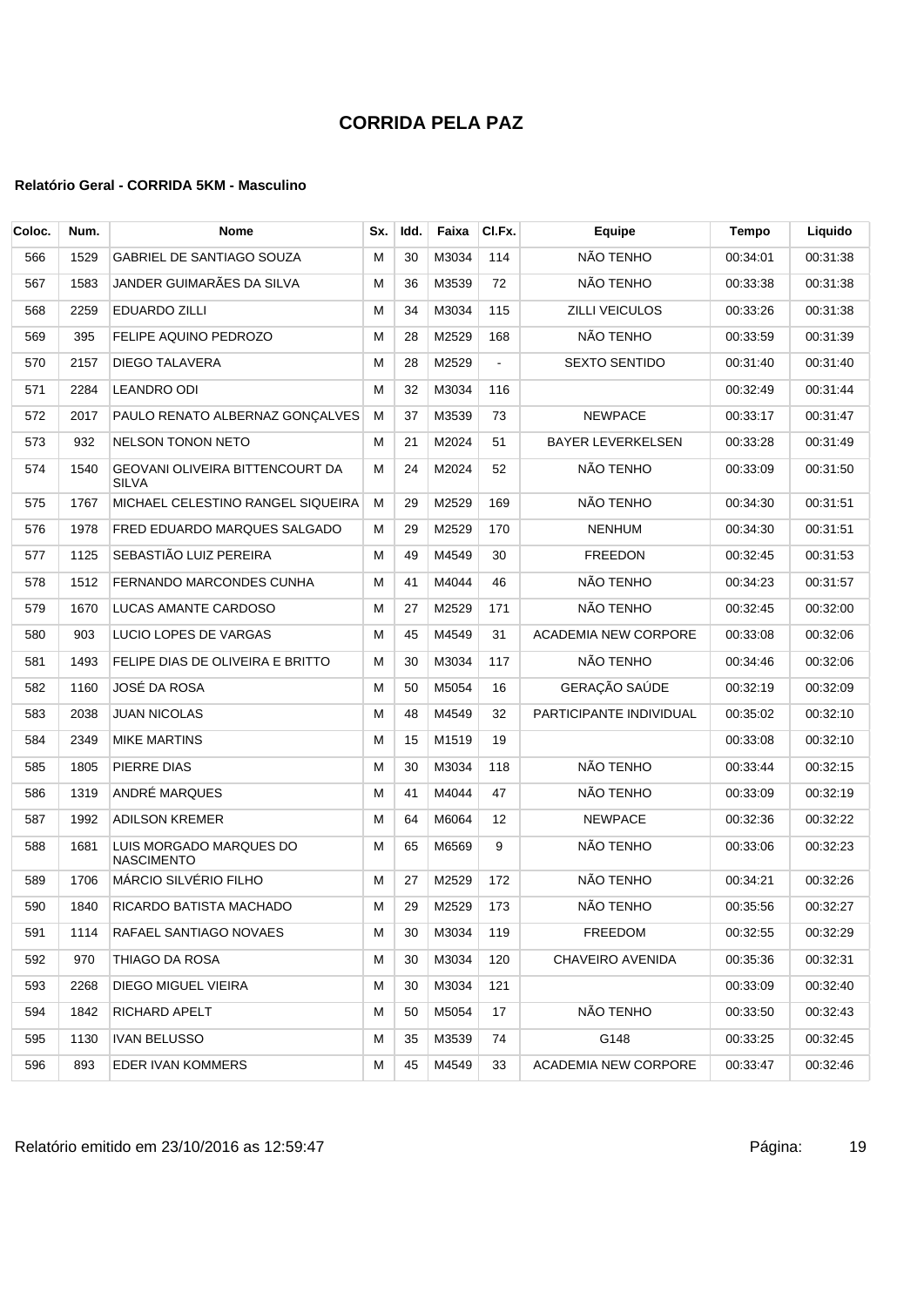| Coloc. | Num. | <b>Nome</b>                    | Sx. | Idd. | Faixa    | CI.Fx. | <b>Equipe</b>               | <b>Tempo</b> | Liquido  |
|--------|------|--------------------------------|-----|------|----------|--------|-----------------------------|--------------|----------|
| 597    | 1643 | <b>LEANDRO GAZZANA</b>         | м   | 57   | M5559    | 12     | NÃO TENHO                   | 00:35:00     | 00:32:49 |
| 598    | 906  | <b>MARLON RETTORE</b>          | м   | 41   | M4044    | 48     | <b>ACADEMIA NEW CORPORE</b> | 00:33:47     | 00:32:51 |
| 599    | 1363 | CARLOS AUGUSTO SELL JUNIOR     | м   | 34   | M3034    | 122    | NÃO TENHO                   | 00:34:57     | 00:32:53 |
| 600    | 1223 | RAMON FERREIRA DAMBROZ         | М   | 29   | M2529    | 174    | MOVE ON                     | 00:33:31     | 00:33:00 |
| 601    | 1443 | EDNEI MORALALES PEREIRA        | м   | 27   | M2529    | 175    | NÃO TENHO                   | 00:36:05     | 00:33:15 |
| 602    | 1822 | RAPHAEL YUNES DE FREITAS       | м   | 28   | M2529    | 176    | NÃO TENHO                   | 00:36:05     | 00:33:15 |
| 603    | 1756 | MATHEUS TEIXEIRA BENTO         | м   | 27   | M2529    | 177    | NÃO TENHO                   | 00:36:06     | 00:33:16 |
| 604    | 1882 | SEDINEI DO CARMO               | м   | 29   | M2529    | 178    | NÃO TENHO                   | 00:36:06     | 00:33:16 |
| 605    | 1424 | DIEGO EMERSON LOPES            | M   | 28   | M2529    | 179    | NÃO TENHO                   | 00:36:05     | 00:33:18 |
| 606    | 1526 | FREDERICO LINS ASCONAVIETA     | М   | 35   | M3539    | 75     | NÃO TENHO                   | 00:33:45     | 00:33:24 |
| 607    | 1401 | DANIEL MACHADO OSTI            | M   | 23   | M2024    | 53     | NÃO TENHO                   | 00:36:02     | 00:33:25 |
| 608    | 2140 | <b>MARCELO PIRES</b>           | м   | 48   | M4549    | 34     | <b>SEM EQUIPE</b>           | 00:34:35     | 00:33:31 |
| 609    | 2294 | RAFAELA TREVISOL               | М   | 27   | M2529    | 180    |                             | 00:34:57     | 00:33:37 |
| 610    | 1816 | RAFAEL RICARDO DOS SANTOS      | м   | 28   | M2529    | 181    | NÃO TENHO                   | 00:33:38     | 00:33:38 |
| 611    | 1283 | ALECIO GARCIA                  | M   | 64   | M6064    | 13     | NÃO TENHO                   | 00:35:17     | 00:33:42 |
| 612    | 1314 | <b>ANDERSON GOMES</b>          | М   | 31   | M3034    | 123    | NÃO TENHO                   | 00:34:06     | 00:33:42 |
| 613    | 1304 | <b>ALTAIR PEREIRA</b>          | м   | 48   | M4549    | 35     | NÃO TENHO                   | 00:36:05     | 00:33:45 |
| 614    | 2053 | ANDERSON DOS SANTOS            | M   | 31   | M3034    | 124    | PMSC 6/1                    | 00:33:45     | 00:33:45 |
| 615    | 2321 | Josiel Domingo                 | М   | 0    | M0014    | 16     |                             | 00:37:02     | 00:33:47 |
| 616    | 1461 | ELSON LUIZ DE CAMPOS           | M   | 51   | M5054    | 18     | NÃO TENHO                   | 00:34:35     | 00:33:48 |
| 617    | 1688 | LUIZ MIGUEL DE SOUZA           | M   | 21   | M2024    | 54     | NÃO TENHO                   | 00:35:29     | 00:33:52 |
| 618    | 1446 | EDUARDO AMARAL                 | M   | 31   | M3034    | 125    | NÃO TENHO                   | 00:36:16     | 00:33:56 |
| 619    | 1494 | <b>FELIPE FLORIANI RAFAELI</b> | M   | 31   | M3034    | 126    | NÃO TENHO                   | 00:37:02     | 00:33:59 |
| 620    | 1266 | ADILSON BORNHOFEN              | м   | 46   | M4549    | 36     | NÃO TENHO                   | 00:34:00     | 00:34:00 |
| 621    | 1555 | <b>GUILHERME MARTENDAL</b>     | м   | 26   | M2529    | 182    | NÃO TENHO                   | 00:37:02     | 00:34:00 |
| 622    | 1451 | EDUARDO ORTHMANN               | M   |      | 25 M2529 | 183    | NÃO TENHO                   | 00:34:03     | 00:34:03 |
| 623    | 1315 | ANDERSON VIEIRA                | м   | 28   | M2529    | 184    | NÃO TENHO                   | 00:34:04     | 00:34:04 |
| 624    | 2282 | JOARES TAVORA DE MATTOS        | M   | 51   | M5054    | 19     |                             | 00:35:07     | 00:34:04 |
| 625    | 482  | LEONARDO KOSLOWSKI             | м   | 31   | M3034    | 127    | NÃO TENHO                   | 00:37:29     | 00:34:09 |
| 626    | 2012 | LUIZ FERNANDO MOYSES           | м   | 45   | M4549    | 37     | <b>NEWPACE</b>              | 00:35:23     | 00:34:31 |
| 627    | 2340 | <b>GABRIEL MATHIAS</b>         | м   | 29   | M2529    | 185    |                             | 00:37:32     | 00:34:38 |
| 628    | 864  | RODRIGO HENRIQUE               | м   | 23   | M2024    | 55     | @LIFEGUARDCAMPECHE          | 00:37:32     | 00:34:39 |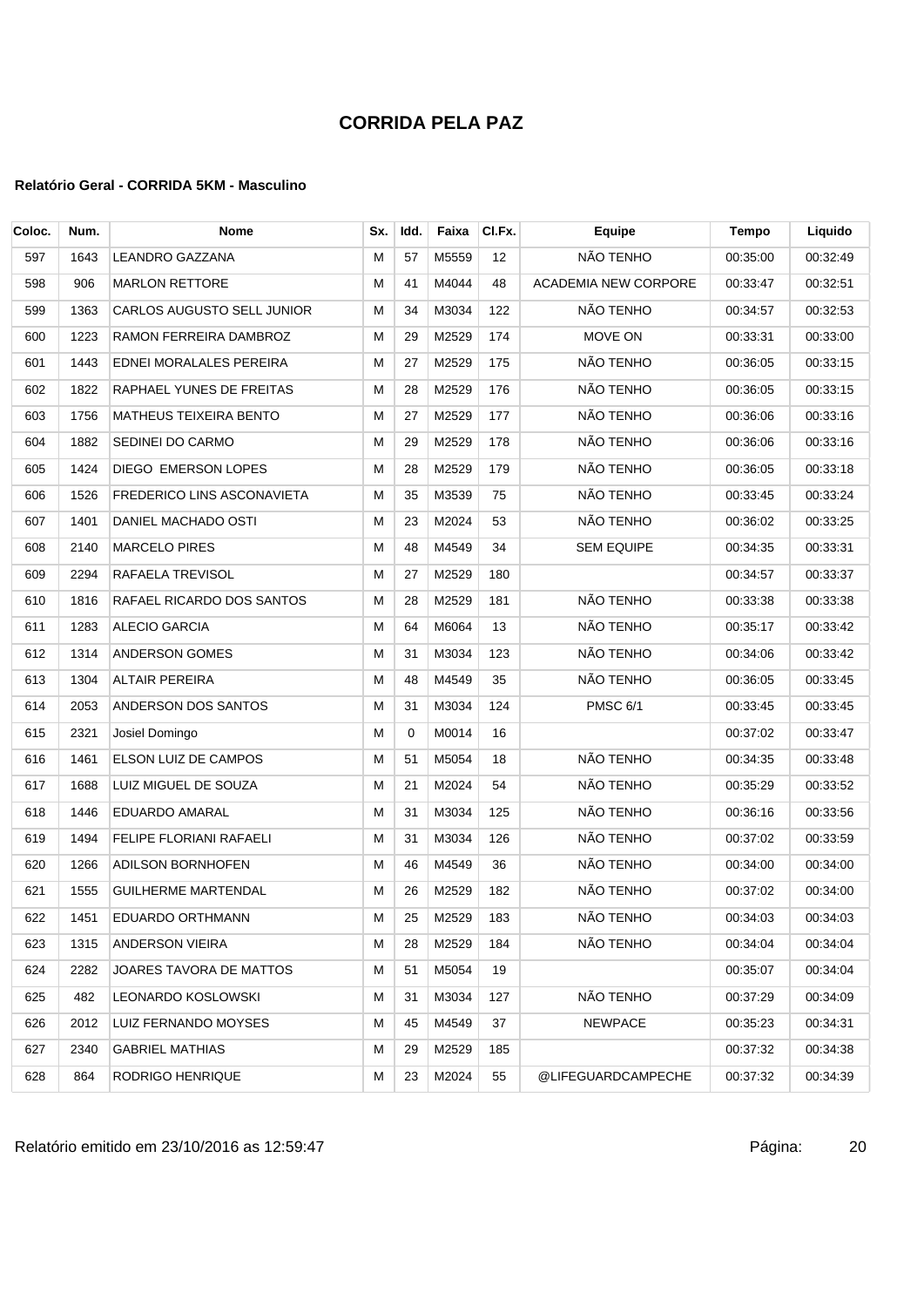### **Relatório Geral - CORRIDA 5KM - Masculino**

| Coloc. | Num. | <b>Nome</b>                    | Sx. | Idd. | Faixa | CI.Fx.         | Equipe                                     | Tempo    | Liquido  |
|--------|------|--------------------------------|-----|------|-------|----------------|--------------------------------------------|----------|----------|
| 629    | 1008 | THIAGO ANSELMO                 | М   | 35   | M3539 | 76             | <b>CORPO E SAUDE</b>                       | 00:37:01 | 00:34:45 |
| 630    | 955  | LAERCIO BATISTA                | м   | 58   | M5559 | 13             | <b>CAIXA</b>                               | 00:37:35 | 00:34:49 |
| 631    | 1794 | PABLO DE SÁ RIBEIRO            | М   | 29   | M2529 | 186            | NÃO TENHO                                  | 00:39:51 | 00:34:59 |
| 632    | 1228 | ANDRE LUIZ VALVERDE            | М   | 38   | M3539 | 77             | MOVE WAY                                   | 00:38:16 | 00:35:08 |
| 633    | 2281 | JHONATA MEDEIROS CAETANO,      | м   | 22   | M2024 | 56             |                                            | 00:35:29 | 00:35:29 |
| 634    | 2132 | <b>GUSTAVO MARTINI MACEDO</b>  | м   | 40   | M4044 | 49             | <b>SEM EQUIPE</b>                          | 00:37:16 | 00:35:34 |
| 635    | 206  | THALLYS ANACLETO DA SILVA      | м   | 24   | M2024 | 57             | <b>GD ASSESSORIA ESPORTIVA</b>             | 00:37:30 | 00:35:35 |
| 636    | 1006 | <b>NORTON OURIQUES DIAS</b>    | м   | 36   | M3539 | 78             | <b>CORPO E SAUDE</b>                       | 00:37:42 | 00:35:38 |
| 637    | 1507 | FERNANDO AUGUSTO DA SILVA      | м   | 23   | M2024 | 58             | NÃO TENHO                                  | 00:38:24 | 00:35:43 |
| 638    | 1644 | LEANDRO NASCIMENTO SANTANA     | М   | 40   | M4044 | 50             | NÃO TENHO                                  | 00:36:55 | 00:35:43 |
| 639    | 1884 | <b>SERGIO LAGUNA PEREIRA</b>   | м   | 33   | M3034 | 128            | NÃO TENHO                                  | 00:38:54 | 00:35:45 |
| 640    | 1320 | ANDRÉ VAZ DE ASSIS             | м   | 25   | M2529 | 187            | NÃO TENHO                                  | 00:38:25 | 00:35:46 |
| 641    | 1116 | ROBSON LUIS SILVA              | м   | 31   | M3034 | 129            | FREEDOM                                    | 00:36:16 | 00:35:49 |
| 642    | 1028 | DALTO DO NASCIMENTO DOS SANTOS | м   | 59   | M5559 | 14             | ENGENHARIA DE PRODUÇÃO                     | 00:38:09 | 00:35:53 |
| 643    | 1276 | AECIO DELFINO BRAGA            | М   | 31   | M3034 | 130            | NÃO TENHO                                  | 00:38:29 | 00:36:00 |
| 644    | 1516 | <b>FILIPE SOUZA</b>            | М   | 32   | M3034 | 131            | NÃO TENHO                                  | 00:36:47 | 00:36:09 |
| 645    | 868  | ANDERSON PEDRO DE JESUS        | М   | 30   | M3034 | 132            | 1PELOTAO 2 CIA                             | 00:39:04 | 00:36:16 |
| 646    | 1800 | PAULO PASSARELA LUIZ           | М   | 27   | M2529 | 188            | NÃO TENHO                                  | 00:39:05 | 00:36:16 |
| 647    | 1650 | LEONARDO ALVES PEREIRA         | м   | 32   | M3034 | 133            | NÃO TENHO                                  | 00:38:13 | 00:36:18 |
| 648    | 1287 | ALESSANDRO SILVA DE ALMEIDA    | м   | 45   | M4549 | 38             | NÃO TENHO                                  | 00:37:14 | 00:36:29 |
| 649    | 2165 | LUCAS DA ROSA FERREIRA         | М   | 25   | M2529 | $\blacksquare$ | <b>SEXTO SENTIDO</b>                       | 00:36:39 | 00:36:39 |
| 650    | 1868 | SAMUEL CORRÊA QUINT            | М   | 27   | M2529 | 189            | NÃO TENHO                                  | 00:39:07 | 00:36:42 |
| 651    | 870  | LUIS GUSTAVO GUEDES VILLAR     | м   | 36   | M3539 | 79             | ABA                                        | 00:38:02 | 00:36:49 |
| 652    | 1164 | MARCO ANTONIO DUTRA SCHMITZ    | М   | 38   | M3539 | 80             | <b>GREMIO FLORIPA</b>                      | 00:40:56 | 00:36:49 |
| 653    | 954  | Renato Marciano                | м   | 28   | M2529 | 190            | PM SC                                      | 00:39:49 | 00:37:11 |
| 654    | 1671 | LUCAS GONÇALVES LAMARQUE       | M   | 30   | M3034 | 134            | NÃO TENHO                                  | 00:43:19 | 00:37:11 |
| 655    | 1293 | ALEXANDRE FERREIRA DOS SANTOS  | м   | 45   | M4549 | 39             | NÃO TENHO                                  | 00:39:06 | 00:37:17 |
| 656    | 2276 | GABRIEL ARTHUT JACHOWICZ       | м   | 16   | M1519 | 20             |                                            | 00:40:16 | 00:37:25 |
| 657    | 976  | ALEXANDRE GIUNGI               | M   | 27   | M2529 | 191            | <b>CLUBE DE CORRIDA</b><br><b>FORMACCO</b> | 00:38:23 | 00:37:37 |
| 658    | 2210 | RAFAEL REGIS DA SILVA          | м   | 31   | M3034 | 135            | TRIBO DO ESPORTE                           | 00:39:10 | 00:37:53 |
| 659    | 2229 | <b>MARCELO GIECO</b>           | M   | 50   | M5054 | 20             | VAGALUMES DO ASFALTO                       | 00:38:21 | 00:37:53 |
| 660    | 1356 | <b>CAIO VIEIRA</b>             | M   | 35   | M3539 | 81             | NÃO TENHO                                  | 00:40:58 | 00:37:57 |

Relatório emitido em 23/10/2016 as 12:59:47 em 2008 a 21 anos 21 anos 221 anos 221 anos 221